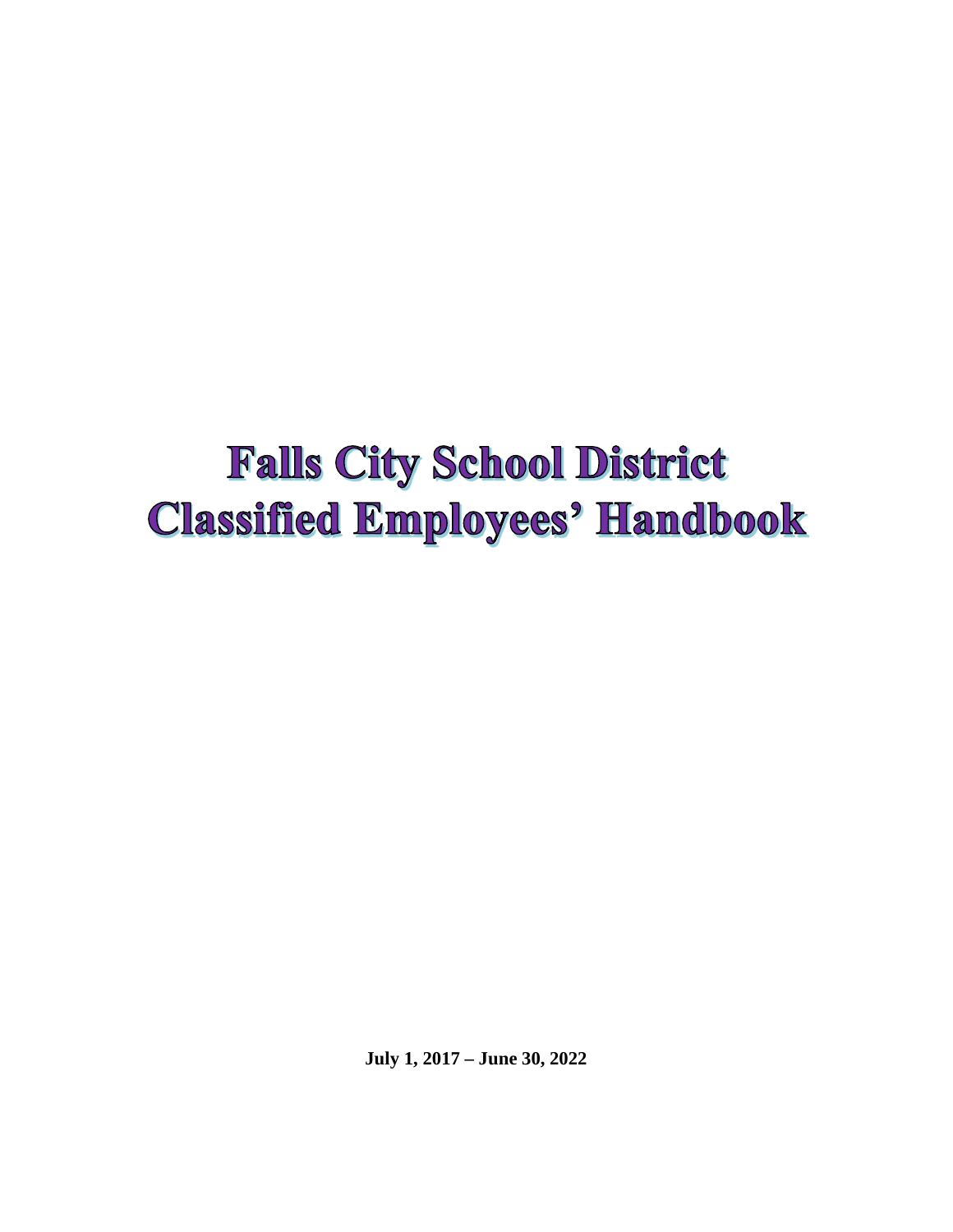## **Table of Contents**

| Direct Deposit, Payroll Deduction and Flexible Spending Account Options 20 |
|----------------------------------------------------------------------------|
|                                                                            |
|                                                                            |
|                                                                            |
|                                                                            |
|                                                                            |
|                                                                            |
|                                                                            |
|                                                                            |
|                                                                            |
|                                                                            |
|                                                                            |
|                                                                            |
|                                                                            |
|                                                                            |
|                                                                            |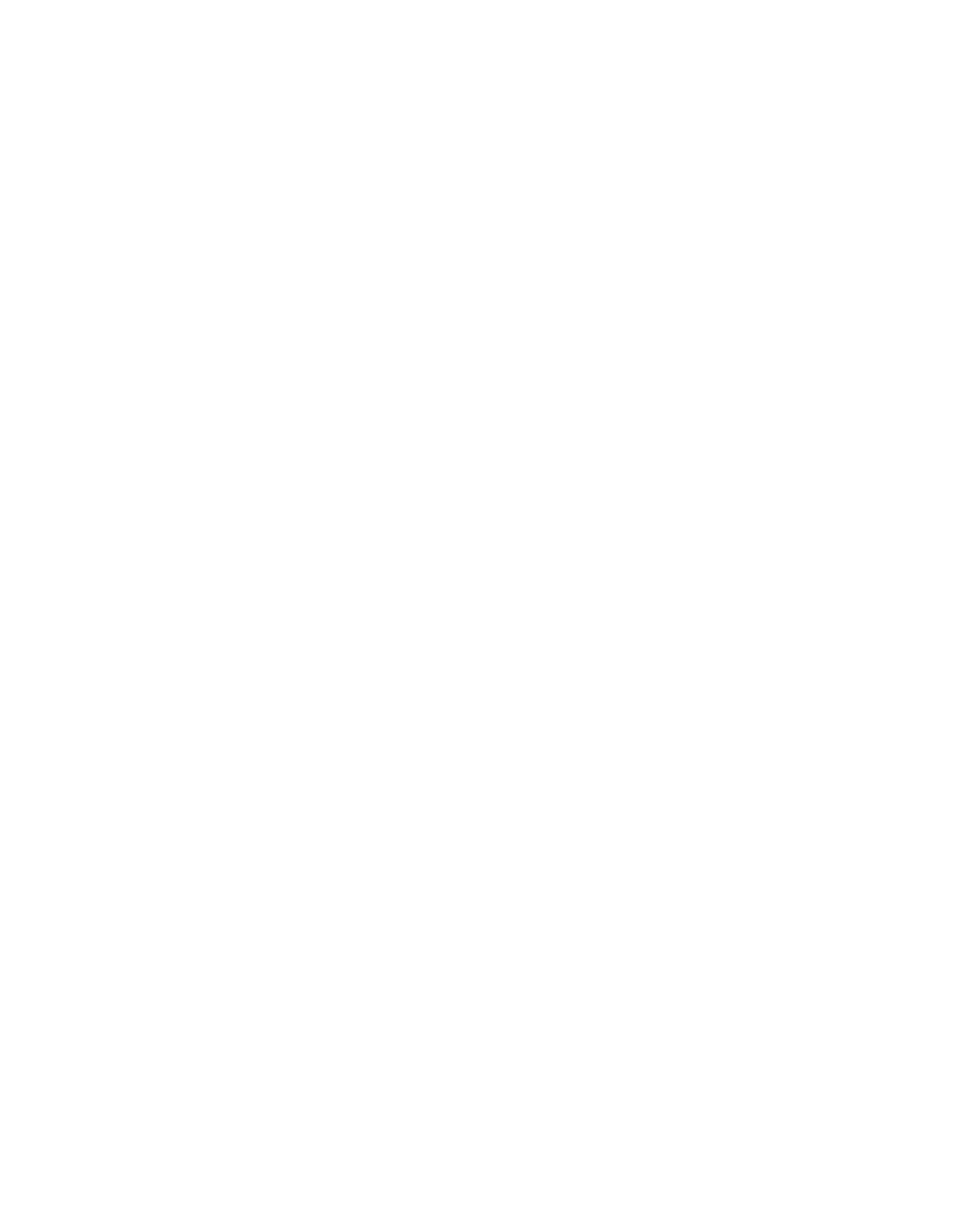## **SECTION I: DISTRICT RIGHTS AND RESPONSIBILITIES**

## **INTRODUCTION**

This information handbook is provided to all classified personnel to assist employees in carrying out their designated responsibilities. It outlines conditions of employment and specifies approved benefits and wages.

This handbook is a compilation of District's current policies, rules, procedures and benefits for classified employees. It is not intended as a formal or exhaustive statement of employee rights and responsibilities, or as a contract of employment. District reserves the right to amend, modify and eliminate any of these rules and procedures.

## **BOARD POLICIES, RULES AND REGULATIONS**

The District Board shall continue to annually formulate, develop and approve written policies. The board policies are intended to be general statements of the principles to be followed by the District Board, administrators, staff members and the public insofar as District is concerned. The Superintendent shall establish administrative procedures in accordance with such policy. **(Board Policy DHCA)**

## **CLASSIFIED EMPLOYEE AND ADMINISTRATION RELATIONSHIP**

The Superintendent retains all of the customary, usual and exclusive rights and decision-making prerogatives to operate and manage District, including but not limited to, establishing policies, directing the activities of the agency, determining the levels of service and methods of operations, the right to hire, lay off, transfer, promote, to discipline or discharge, to determine work schedules and assign work schedules and assign work and any other such rights granted by law.

It's the District's goal to include its employees in decision-making processes concerning agency operations on an ongoing basis. This goal is accomplished by inviting classified employees to participate on the following advisory committees with the express purpose of providing advisory input to the Superintendent and/or his/her designee:

- 1. Superintendent/Classified Employees' Council
- 2. Safety Committee

The Superintendent is authorized to establish such other committees as necessary to develop and recommend rules to the Board for the proper functioning of District. Advisory committees will consist of a representative group of employees from licensed, classified and administrative levels. The goal of these committees is to gain widespread participation from all interagency departments and/or interest groups.

Classified employees are encouraged to attend the District Board of Directors and budget meetings. Board meeting agendas and minutes will be posted at each building and/or on the district website.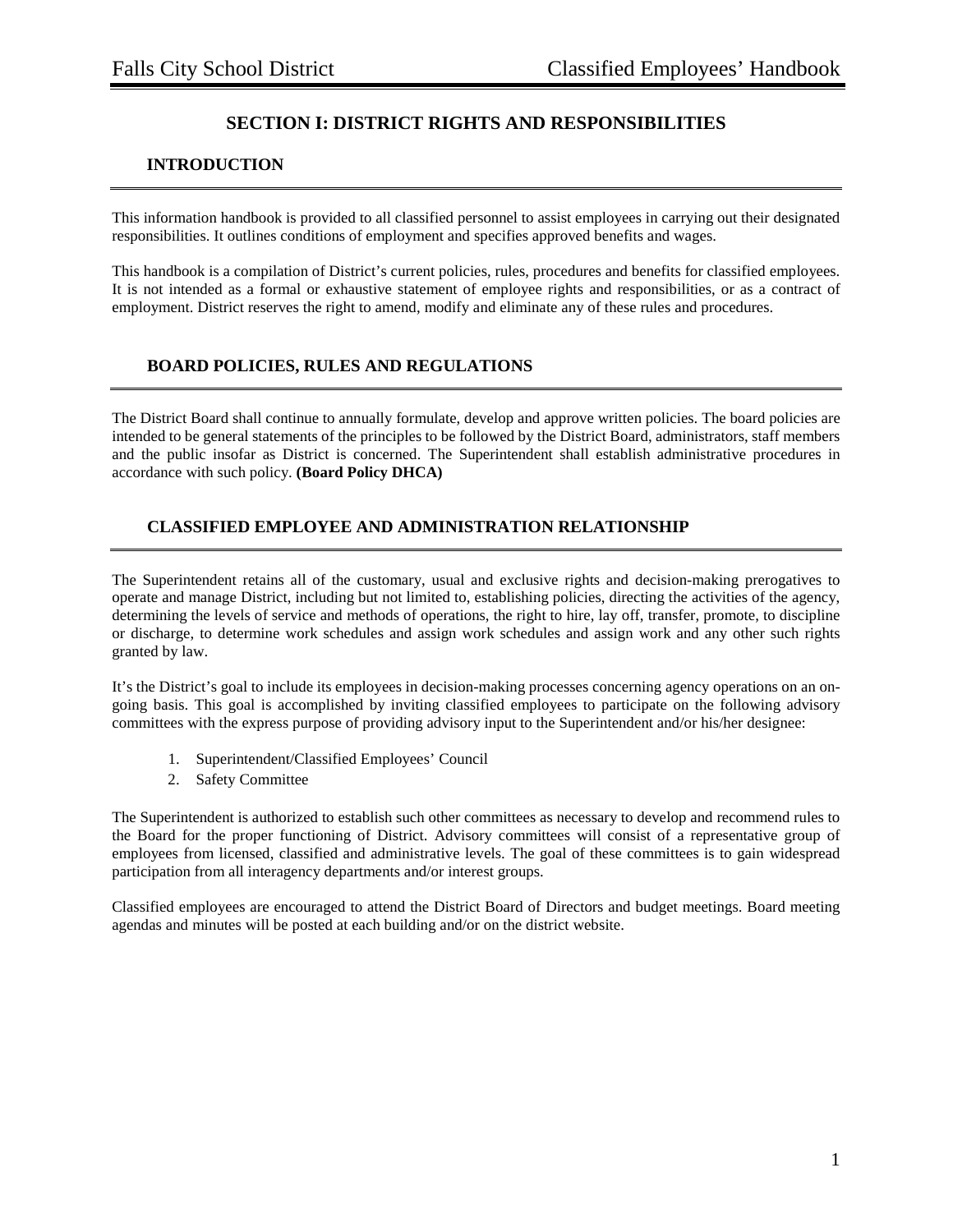## **CONFER AND CONSULT PROCESS**

The Board supports and encourages open communications with the classified employees of Falls City School District. The Board invites a continued advisory-based "Confer and Consult" relationship between the Superintendent and classified personnel to discuss issues related to salary, benefits and other conditions of employment. The basic guidelines for conducting the Confer and Consult processes are as follows:

- 1. The Superintendent recognizes the Classified Council as the representative body of classified employees. The Council shall determine the criteria and timelines required to ensure adequate representation of all District classified employees.
- 2. The Superintendent and/or his/her representative will meet with members of the classified staff on a regular, ongoing basis to discuss matters relevant to salary, benefits, other conditions of employment and other such matters that might have an impact on District's operational effectiveness.
- 3. Minutes will be kept of all proceedings, the summary of which will be disseminated to all classified employees on a timely basis.
- 4. Recommendations from the Superintendent/Classified Employee Council meetings shall be advisory.
- 5. The Superintendent will, in cooperation with Council members, meet on an as needed basis, but no less than one time a year, with all classified employees to review the work and achievements of the Council.
- 6. The Superintendent will report to the Board on matters relevant to Council meetings and make recommendations as deemed necessary. Nothing, however, in these rules is designed to limit or inhibit the Board's customary, usual and exclusive rights and decision-making prerogatives to operate and manage District.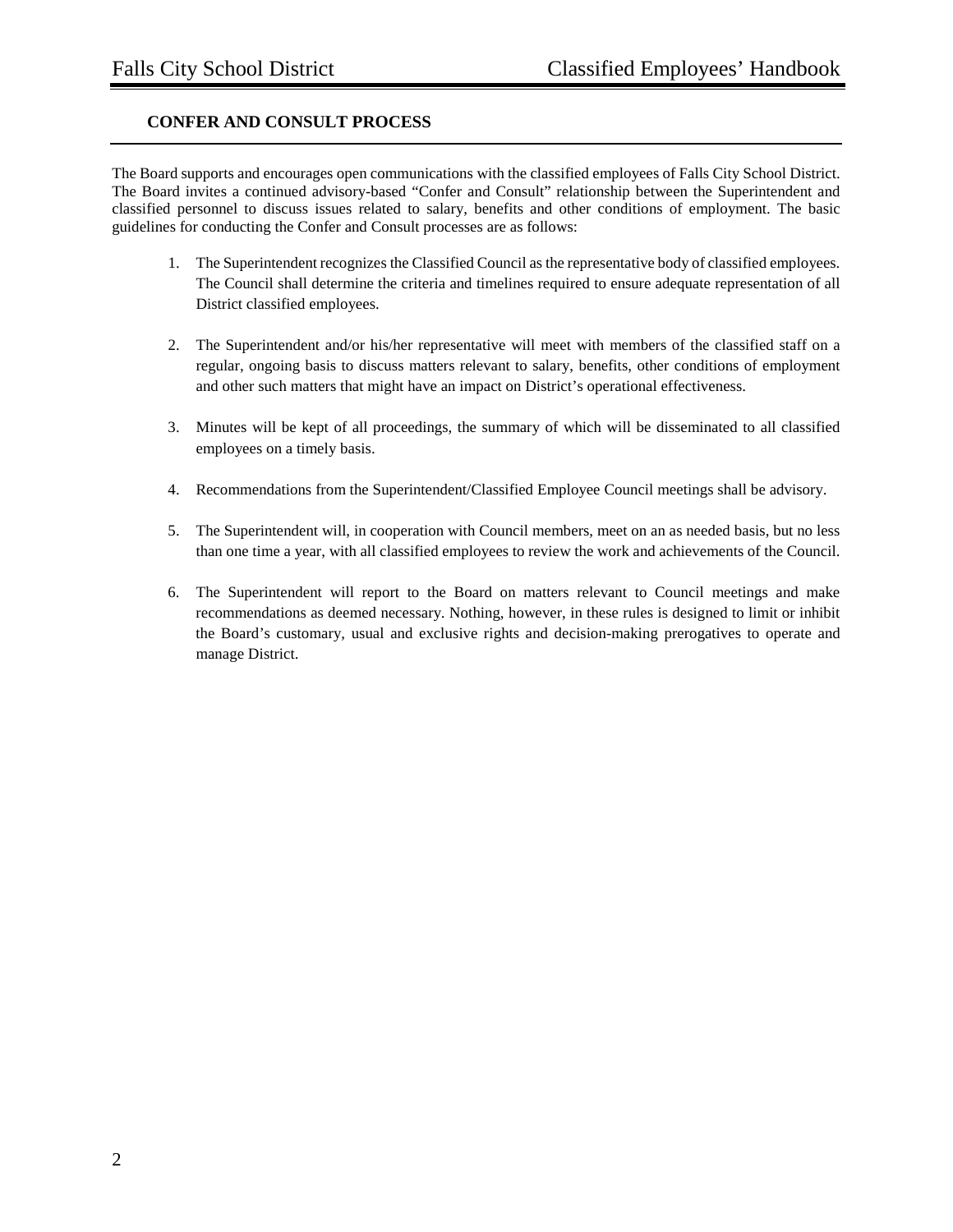## **SECTION II: EMPLOYEE RIGHTS AND RESPONSIBILITIES**

## **STAFF ETHICS**

District employees shall not engage or have a financial interest, directly or indirectly, in any activity that conflict with assigned duties and responsibilities.

Specifically:

- 1. Employees will not solicit for financial payment from staff, students or parents during District's assigned work hours;
- 2. Any device, publication or other work product developed in furtherance of the employee's assigned duties and responsibilities in whole or in part with District resources shall be District property;
- 3. Employees will not further personally gain through the use of confidential information gained during the course of, or by reason of, employment by District.

Employees shall not perform any duties related to an outside job during their regular working hours. Nor shall employees engage privately in work of any type where the source of information concerning customer, client or employer is confidential and originates from information obtained through District or deals directly or indirectly with areas of service provided by District.

An individual shall not be employed if the employment would create either a direct or indirect supervisor / subordinate relationship with a family member employed by District. This policy applies when considering an employee for a transfer or promotion. When the assignment or placement of a member of an individual's family is of such a nature that no reasonable alternative is available, the Superintendent reserves discretion in the application of this policy.

No District employee may serve as a member of the District Board. **(Board Policy GBC)**

## **ACCESS TO FACILITIES, GROUNDS AND EQUIPMENT**

## **Use of Buildings**

Classified employees may be authorized to use the District building conference rooms for meetings at reasonable times provided there is no conflict in scheduling such use and that District shall be reimbursed for any significant costs, excluding rent.

Supervisors will determine an employee's need for access to buildings outside of regular office hours. Employees will be issued keys to outside doors on an as-needed basis. In addition, departments may have outside door keys available for checkout. **(Board Policy GBC)**

## **Use of Parking**

It is the policy of the Board to provide parking facilities, when practical, for the benefit and convenience of its employees, customers and visitors.

Employees who choose to use the District parking lot do so at their own risk. District's insurance does not assume responsibility for any damage to, or theft of, any vehicle or personal property left in the vehicle while in the parking lot. It is important to secure vehicles at all times and never leave items of value in plain view that might tempt strangers to consider forced entry. Overnight parking is discouraged. Employees who must leave their vehicles at District overnight should check in with the Facilities Office to determine the proper procedure.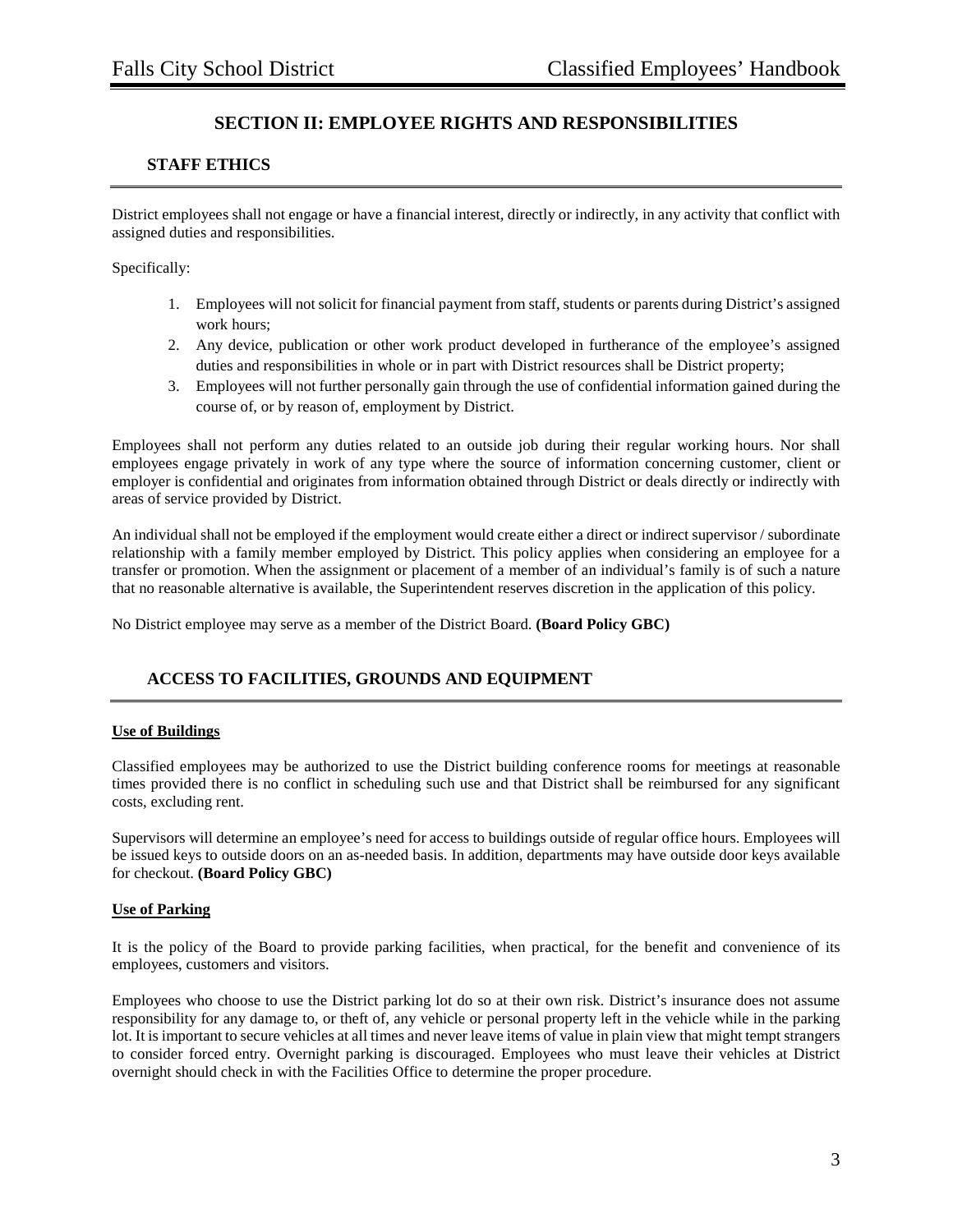#### **Use of Equipment**

The District electronic hardware and software (computers, voice mail, E/Internet mail, fax, etc.) and other communications equipment are business resources owned by District and should be used appropriately by employees. District reserves the right to access and disclose all information and data entered and stored in District's computers and related electronic equipment. Employees do not have a right of privacy regarding any data contained in District's equipment. In addition:

- 1. The Superintendent or designee shall authorize access to data stored in District owned electronic equipment.
- 2. District computers are for business purposes and shall not be used for unauthorized purposes during regular office working hours. Elected or appointed Classified Council leaders may use District e-mail to send classified employees general information regarding Classified Council business.

Employees may seek supervisor approval for use of District-owned equipment in special circumstances. District shall be reimbursed for any costs incurred for such use. Employees who are unsure of what equipment uses are authorized and may be approved can refer to Administrator for approval. **(Board Policy EDE).**

#### **Bulletin Board Space**

Employees may utilize the bulletin board inside the Staff Room to post notices of agency-related meetings and/or activities. Any and all posting must have the signature of the posting employee affixed to such materials.

#### **Personal Solicitation**

Employees may not solicit funds for non-District activities in District offices or other facilities under its control during regular office working hours without prior approval of the Superintendent or designee. Solicitations for religious purposes are specifically prohibited on District property. **(Board Policy KI).** 

## **EMPLOYEE ATTENDANCE**

Regular attendance is an essential function of all jobs. Disciplinary action up to and including dismissal may result from an employee's failure to:

- 1. Attend work regularly.
- 2. Apprise supervisors of absences in a timely fashion.
- 3. Accurately report the reasons for absences.
- 4. Appropriately arrange for leaving work early.
- 5. Arrive to work at the schedule time.
- 6. Obtain administrative approval prior to working overtime hours.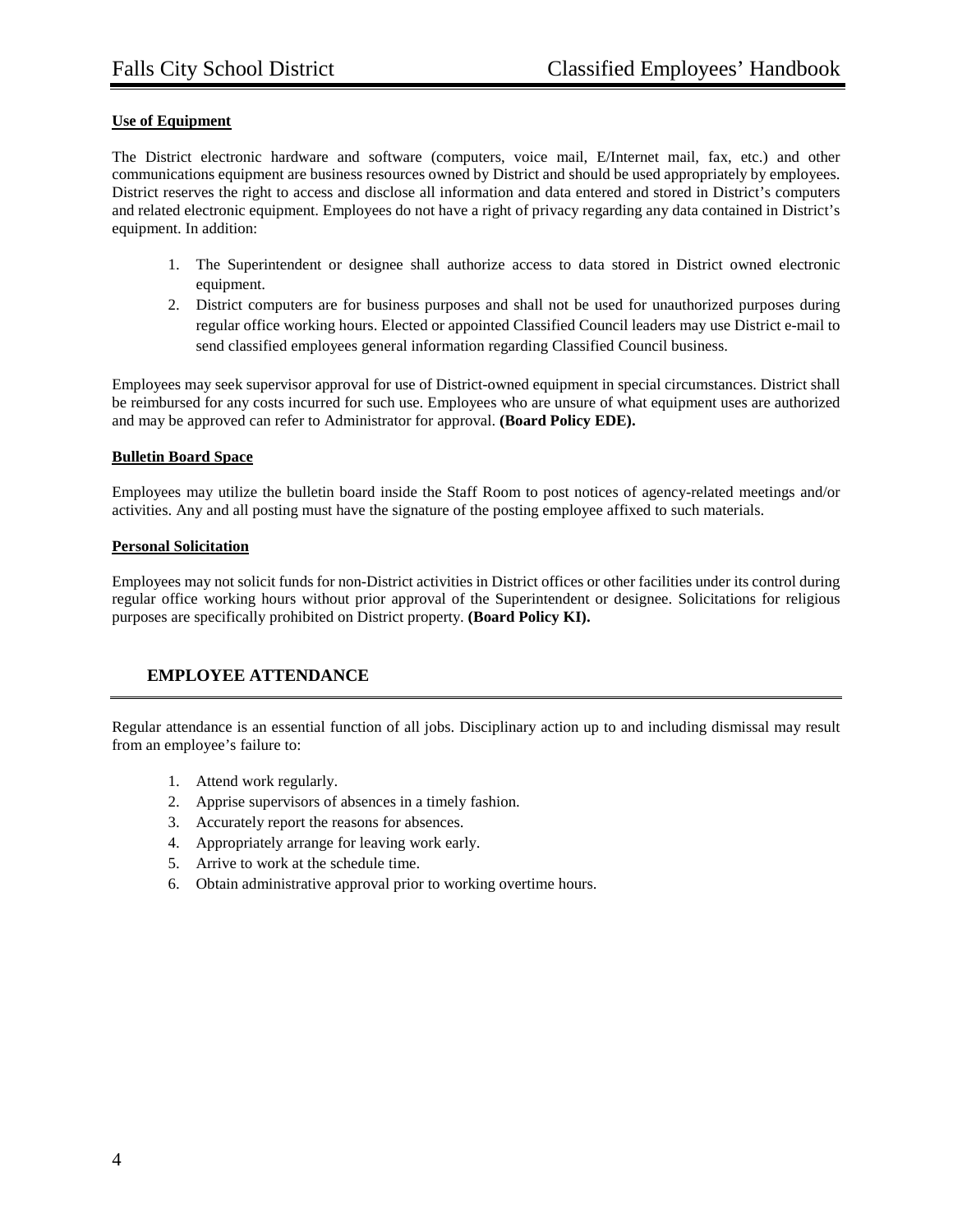## **HEALTH AND SAFETY**

Safeguarding the health and safety of District employees is one of the most significant responsibilities of the Board and Management Team. The Board supports a number of activities and/or policies to demonstrate its support for safe and healthy conditions throughout the agency.

**Safety awareness** and **information** is made available through the following:

- 1. Floor plans of the building are posted throughout the premises.
- 2. Emergency telephone numbers are provided for obtaining medical assistance, ambulance, hospital and fire services.
- 3. Safety Data Sheets (SDS) contain information about the chemical makeup of products throughout District. They provide antidote information in case the substances are ingested, fire suppression information and appropriate storage methods. The SDS sheets are stored under the first aid cabinet at each building site. They are available for employee review.

**First aid supplies** are available at designated stations at each building.

Any employee who is injured as a result of activities related to his/her job performance reports that injury or illness to the appropriate supervisor immediately. All injuries, whether or not they result in medical care and/or lost time will be discussed with the supervisor and recorded on an "Accident Report Form" which is forwarded to the Facilities Office and Business Office. In addition, if medical attention is required the employee must provide documentation and forward that form to the Facilities Office and Business Office within five days of receiving medical treatment. All reportable injuries are discussed and investigated if necessary at subsequent Safety Committee meetings.

A representative **Safety Committee** of agency-wide employees meets on a regular basis to discuss safety practices and procedures for District employees. Safety Committee notes are published monthly on the District website.

Use of **tobacco products** is prohibited in or on District or Satellite properties and in District vehicles. This restriction is in force on a 24-hour a day basis, including weekends. **(Board Policy GBK).**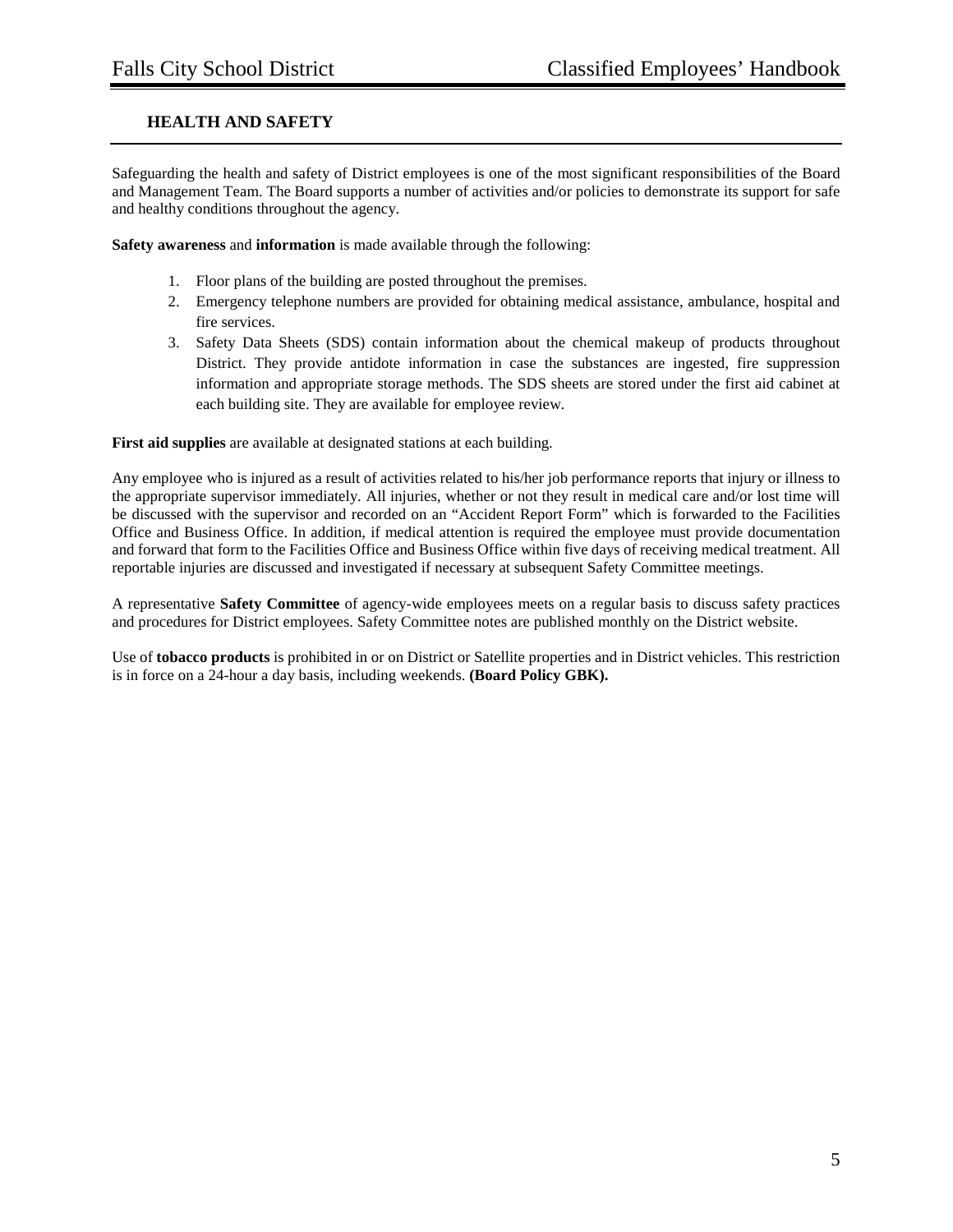## **RECRUITMENT AND HIRING STAFF**

The Board of Directors will authorize the Superintendent to identify staffing needs, develop position descriptions and create an organizational structure to fulfill the mission and legal responsibilities of District.

- 1. A position description will be created for every job classification available to classified employees. Those position descriptions will:
	- a. Include, as a minimum, the essential functions, physical and mental requirements, authority and lines of communication.
	- b. Contain sufficient detail to provide a basis for the annual evaluation of each employee.
	- c. Be reviewed with every employee at the time of the employee's formal evaluation. Employees will be given the opportunity to review the accuracy and clarity of that job description.
	- d. Be signed by the employee at the time of review. The employee has the right to annotate any perceived errors on the signed copy of the position description.
	- e. Be attached to the employee's evaluation and placed in the personnel file.
- 2. The Superintendent is responsible for assigning staff members in order to meet the interests and needs of District.
- 3. Employees who apply for and are awarded a position that requires a higher or different skill set AND which is paid on a higher salary schedule will be placed on the salary schedule according to the following criteria:
	- a. Placement on the experience steps will be the same determination for a current employee as it would be for an applicant new to District. Total employment experience with District will not be the determining factor for step placement.
	- b. If the successful candidate is an employee and his/her current salary is higher than the salary that would have been awarded based on experience, the employee will be placed at the experience step that is equal to or exceeds that employee's current salary. Under no circumstances will an employee be awarded a new position with a higher pay scale and a lower rate of pay because of a lack of experience in the new job.

New employees will be placed on the salary schedule according to their experience in comparable positions of skill and responsibility up to level 3 unless the Superintendent grants permission to exceed that level of compensation. **(Board Policy GDC)**

## **IN-DISTRICT ADVANCEMENT/TRANSFER**

Notices of vacancy for District classified positions will be posted on the District website and an all staff email at least five (5) days prior to the closing of the open position.

Interested employees may apply for any open position by following the application procedure requirements described in the Notice of Vacancy. If two District applications are equally qualified, as determined by District, for the open position, seniority shall be the basis for further consideration. A person from outside the agency may be hired if District determines he/she is better qualified.

District reserves the right to advertise for vacancies internally only if, in the opinion of the appropriate Director, there is a sufficient number of current employees who possess the skills and the interest in the program. All internal postings will be advertised in the following way:

1. Regular full and part-time employees, temporary employees, and substitute employees who have worked for District a total of 10 consecutive days or more may apply for a vacancy that is being advertised internally.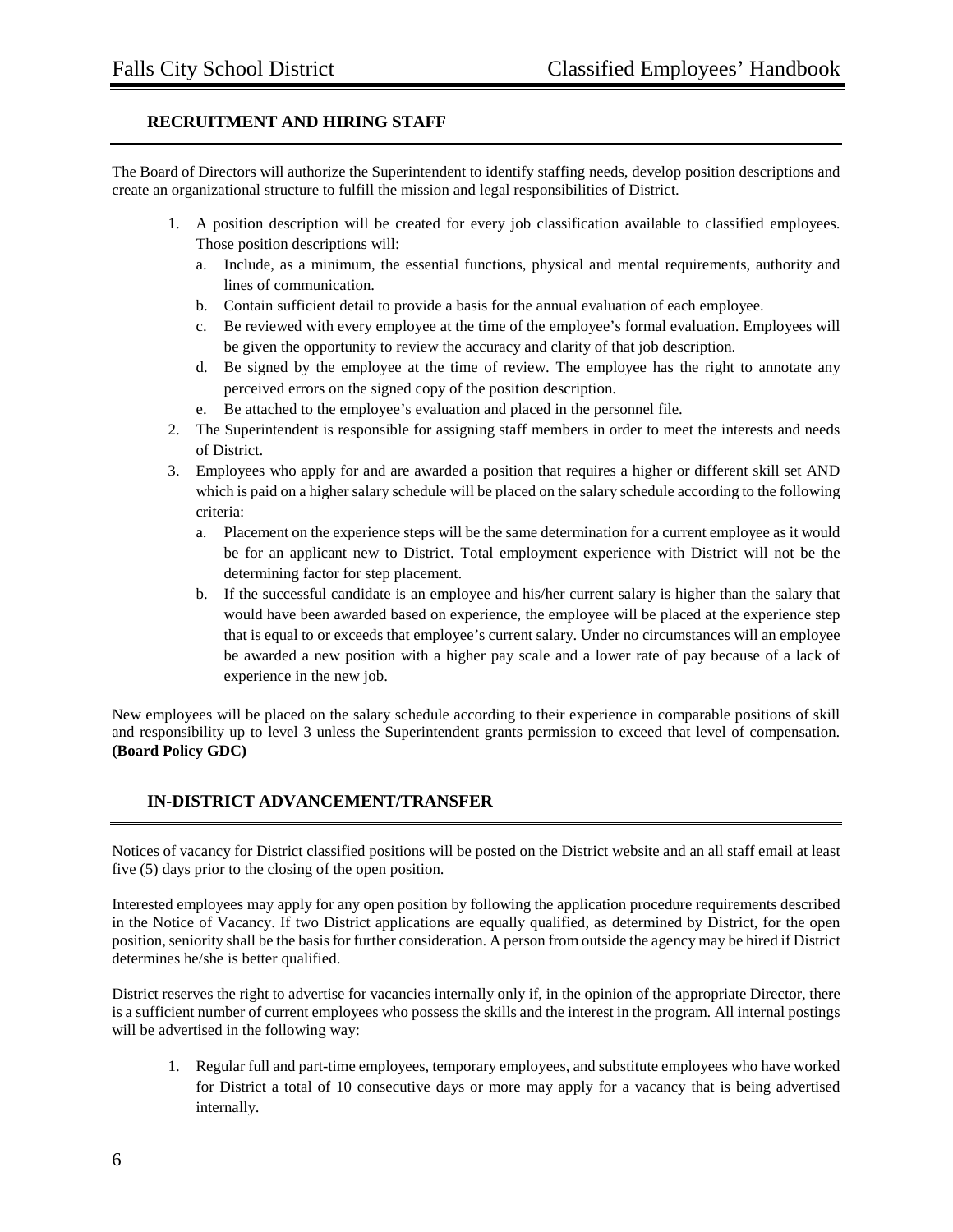2. Vacancy notices will be posted on the District Website and announced in the usual and customary places. The Human Resources Office will not individually contact eligible classified employees about vacancy notices. It is expected that interested employees will check the District Website (Employment Opportunities) or contact the Human Resources Office or the appropriate work site.

Any employee may request consideration for possible future openings that would be advancement and/or transfer to a different position within District. In addition, employees may be asked or required to change job classifications based on the needs of District.

Listed below are the steps to be followed by the employee:

- 1. Confer with immediate supervisor.
- 2. Obtain copy of job description for the position under consideration.
- 3. Discuss the necessary qualifications, duties and responsibilities of desired position with the department director and immediate supervisor for assessment of abilities and ways to prepare for possible future advancement.
- 4. Develop a program of work toward becoming eligible for the desired position with the immediate supervisor and department director.
- 5. Follow the Notice of Vacancy procedure for the desired position if qualifications can be met.

The Superintendent may authorize voluntary or involuntary transfer of staff members based on District personnel needs and in accordance with District procedures. **(Board Policy GDCA)**

## **EQUAL EMPLOYMENT OPPORTUNITY**

The employment policies and practices of District are to provide equal opportunity to all employees and applicants in accordance with state and federal law, and treat them equally with respect to recruitment, hiring, compensation and opportunity for advancement. (**Board Policy GBA)**

## **EMPLOYEES WITH DISABILITIES**

District will provide reasonable accommodations for the known disabilities of all job applicants and current employees upon request and with appropriate advance notice. Reasonable accommodations will be made in accordance with the regulations of the Americans with Disabilities Act. **(Board Policy AC)**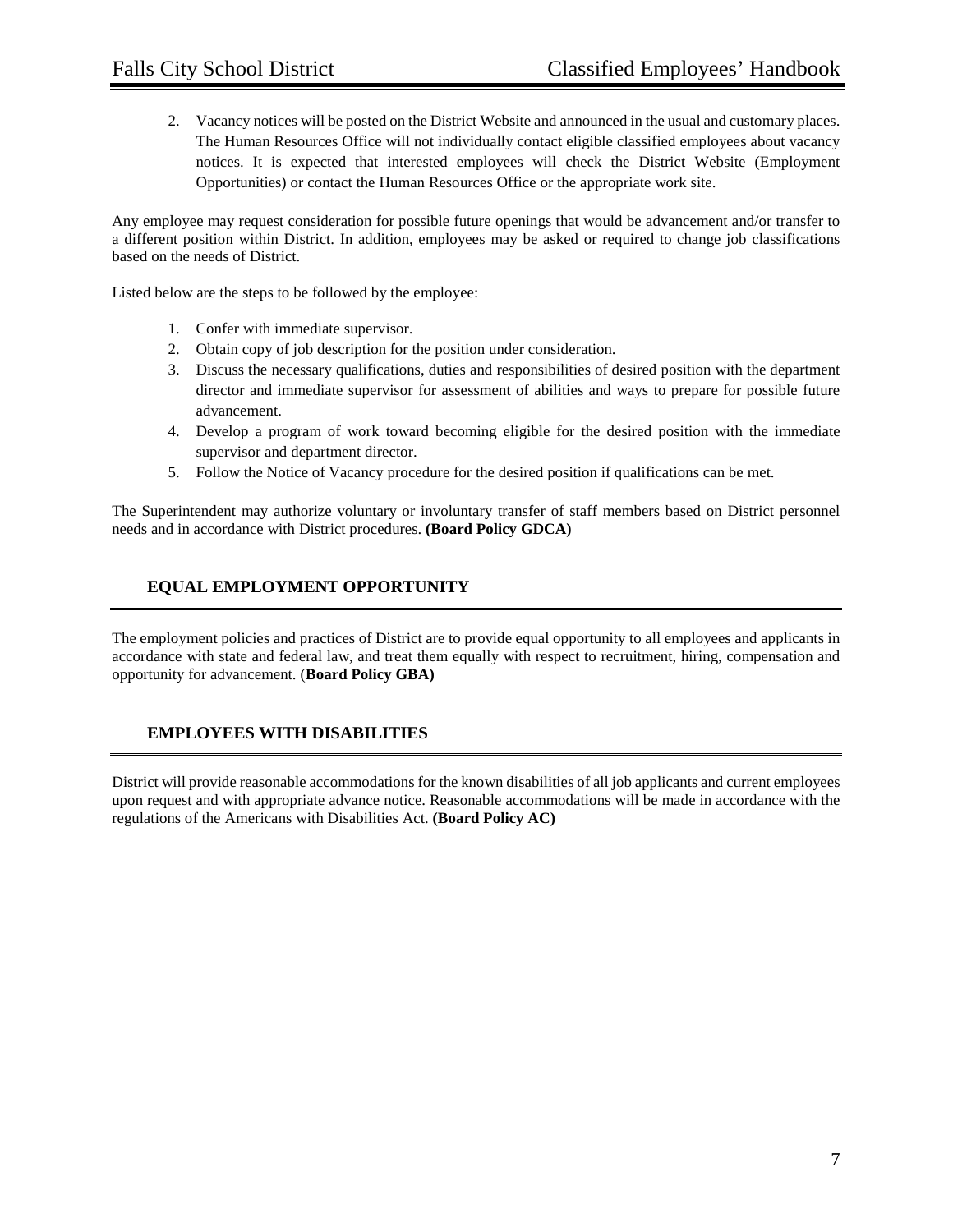## **EMPLOYMENT STATUS**

Classified employees are all persons employed by District who perform responsibilities according to a designated job description that does not require a license, certificate or authorization as a prerequisite to provide services to the children or families of our region. In addition, specifically identified classified employees may be required to perform administrative or supervisory responsibilities.

#### **Definitions:**

A **full-time employee** is an individual who is hired to work eight hours per day for student contact days or more per fiscal year. Up to three Agency Days may be approved by the Board of Directors each work year.

A **part-time employee** is an individual who is hired to work less than full-time.

Full-time and part-time employees hired by District will serve as **trial service employees** for the first 90 calendar days of employment. During this period of time, no property rights to the job will attach. On or before the  $90<sup>th</sup>$  day, trial service employees will be given a performance evaluation. If District determines that the trial service employee has performed satisfactorily, then the person's status will be changed to regular status after completion of the 90<sup>th</sup> day. If District determines that the trial service employee's performance is unsatisfactory, this action may cause District to dismiss the trial service employee or to extend the trial service period for up to 90 days. A trial service employee may be dismissed at any time during the trial service without any showing of cause.

A **temporary employee** is an individual who is hired for a specified, limited period for a special assignment or project or to fill a vacancy caused by the death, disability, retirement, resignation or dismissal of a full-time or part-time employee. Temporary employees may be hired for more than one school year. Temporary employees are hired only on an as needed basis and are not included within the trial service and regular employee status, thereby excluding them from the provisions of this handbook.

A **substitute employee** is an individual who is hired to temporarily replace a full-time or part-time employee who is absent. Substitute employees are hired only on an as needed basis and are not included within the trial service and regular employee status, thereby excluding them from the provisions of this handbook.

Employees may be released from employment upon receipt of a written and signed notice of resignation. Classified employees are expected to submit resignation notices at least two weeks in advance of the effective date of the resignation. Acceptance of the resignation shall be effective at the time of receipt by the Superintendent or designee. Unearned wages and benefits paid in advance shall be deducted from the employee's last paycheck.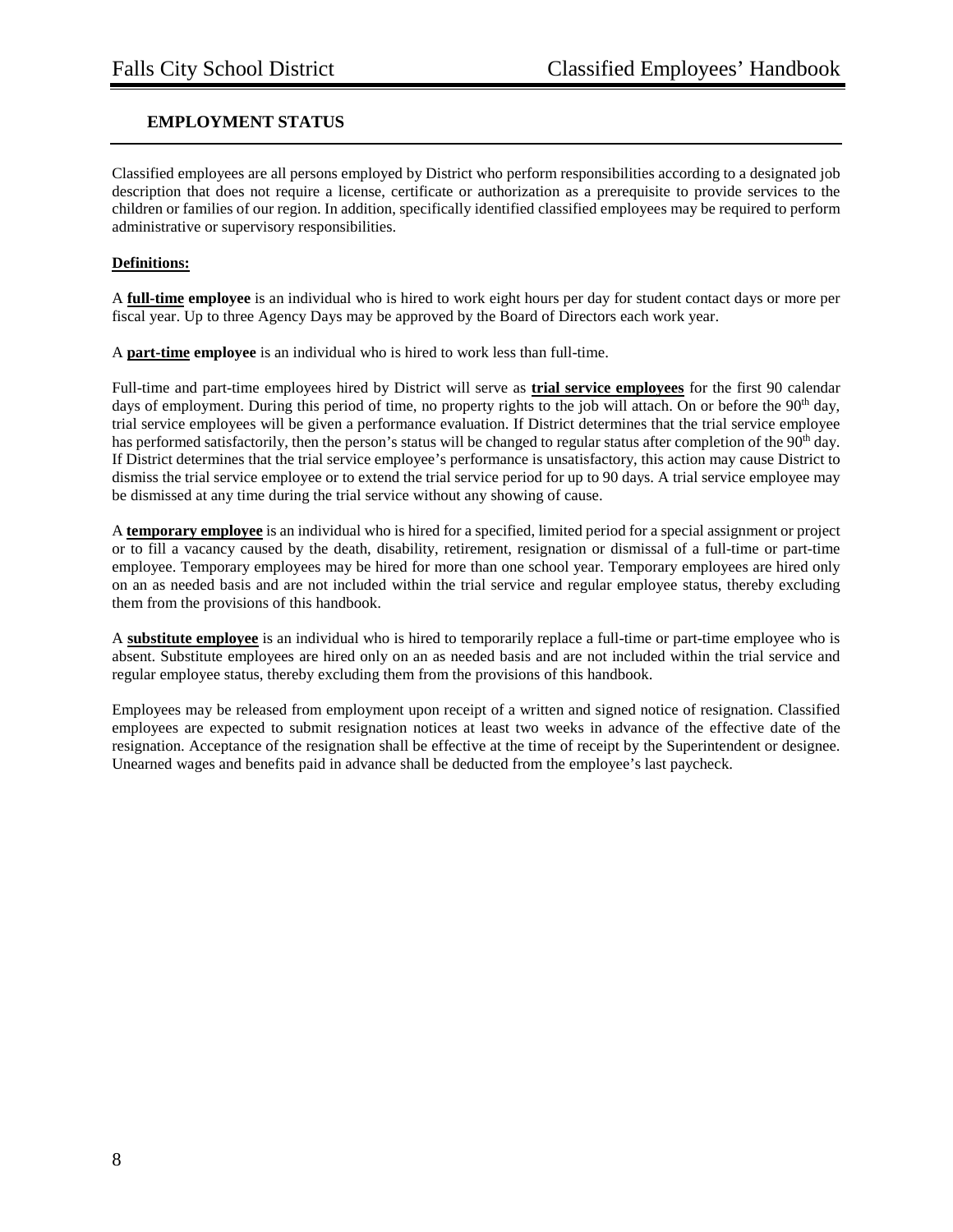## **SECTION III: WORKING CONDITIONS**

## **WORK SCHEDULE**

#### **Definitions:**

**Work Year:** The work year for all employees is based upon a fiscal year of July 1 through June 30.

**Workweek:** The workweek shall be defined as 12:01 a.m. on Sunday through 12:00 midnight on Saturday, consisting of five consecutive workdays – Monday through Friday – with Saturday and Sunday as the usual days off. In emergency situations, District may schedule an employee to work on Saturday and/or Sunday.

**Workday:** The usual workday consists of eight working hours and one non-paid half hour lunch for all employees unless specifically designated otherwise. The starting and ending times may vary according to work schedules and job descriptions approved by the Superintendent or designee.

Employees are required to adhere to their regularly scheduled workday hours. If it is necessary for an employee to leave his/her designated work assignment during regular work hours for personal reasons, the immediate supervisor(s) shall be notified. In the event the leave is not covered by any other provision within this handbook, the immediate supervisor may adjust the employee's workday schedule to meet the needs of District as well as the needs of the employee.

**Rest Periods**: Rest periods of 15 minutes are allocated to each employee (without deduction from the employee's pay) for every segment of four hours (or major part of four hours) worked in one work period. This time shall be taken in addition to and separately from time allowed for meals. Insofar as feasible, and within the responsibility of the immediate supervisor, the break shall be taken approximately midway in the segment of work.

**Overtime:** Overtime work shall be performed only upon direction of a District administrator. It is District's intent to keep overtime to a minimum.

Overtime compensation shall be paid at the rate of one and one-half  $(1 \frac{1}{2})$  the employee's regular rate of pay for time actually worked in excess of 40 hours in one work week (Sunday through Saturday, as defined above). Any claim for payment for overtime worked without prior approval must be accompanied by a written and signed explanation for the claim. Overtime worked without prior approval as outlined above may lead to disciplinary action.

**Compensatory Time:** Under certain circumstances District may determine it to be advisable to grant compensatory time in lieu of overtime compensation. Compensatory time shall be factored at the rate of one and one-half (1 ½) hours for each approved hour of work exceeding the 40-hour limit per work week. Compensatory time must be prearranged and approved in advance and taken at times approved by the supervisor. It is the employee's responsibility to ensure the accurate recording of approved compensatory time. Unused compensatory time will be paid off at the end of the fiscal year.

**Working on Holidays and Agency Days**: An employee who is requested to work a contracted Holiday will be compensated at the rate of one and one-half (1 ½) times the employee's regular rate of pay for hours actually worked.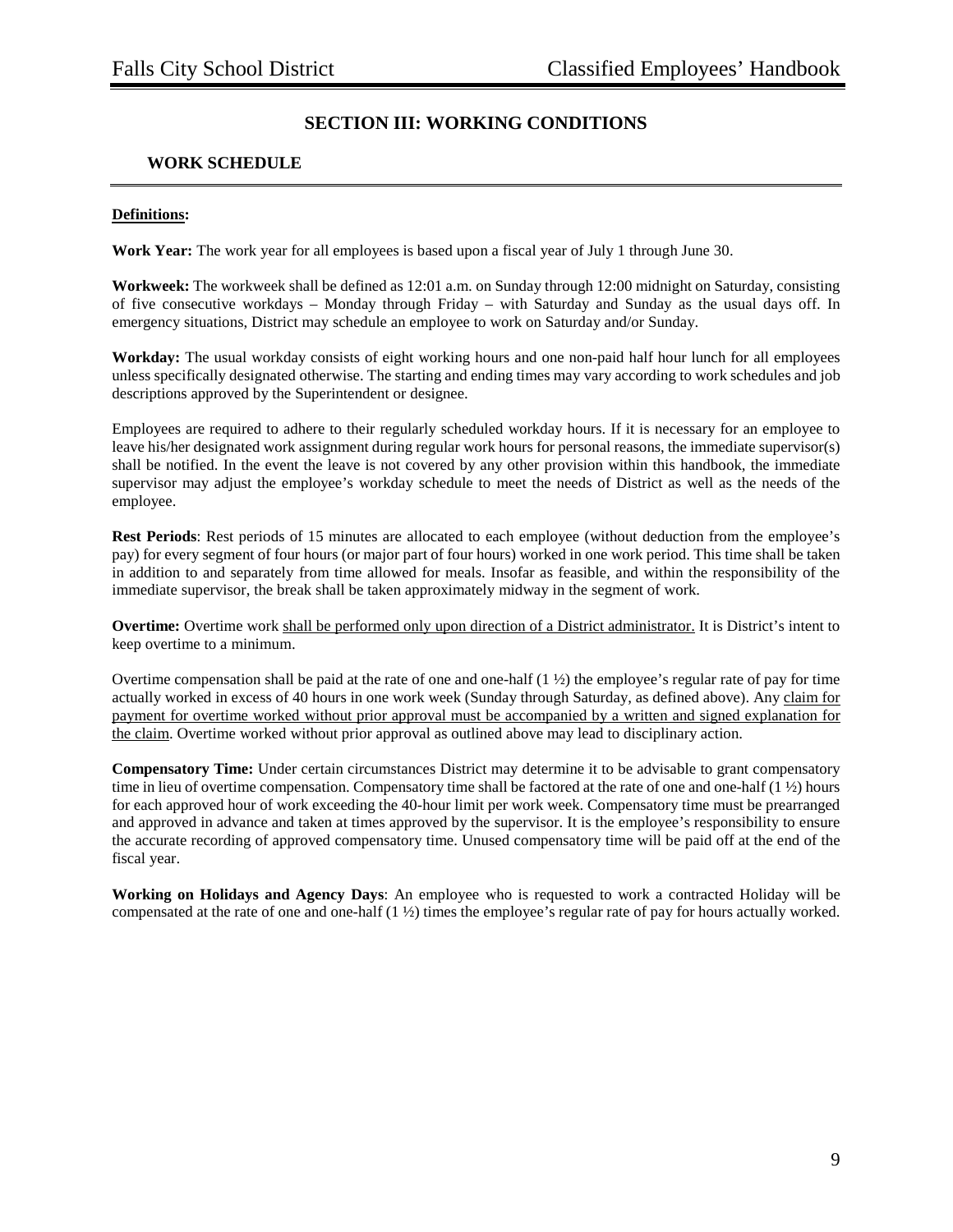**Flexible Scheduling:** An employee may be directed to vary the daily work schedule within any given week. The conditions for a flexible schedule are:

- 1. Altered work schedules are arranged in advance.
- 2. No weekly schedule may be varied in such a way that the employee becomes eligible for overtime pay or compensatory time.
- 3. The flexible schedule will fit within the same workweek.

**On-Call Time:** Certain workers may be required to be "on call" during specified non-duty hours. Those employees must be capable of responding to an emergency or a call for help within one hour of the time the call is received

For each incident in which the employee is called, the employee will be paid for the actual hours worked or two hours, whichever is greater. If the time reported is eligible for overtime, those hours will be paid at a rate of one and one-half (1 ½) times the employee's regular rate of pay.

Some employees may be required to carry a cell phone at times outside the usual workday as part of their job responsibilities. District will compensate the employee with a cell phone stipend when this occurs.

## **PERSONNEL FILES**

Personnel files shall be maintained for all employees of District. The official files shall be maintained in accordance with the rules established by the state archivist. The personnel files shall be open for inspection by the employee and other such people as are officially designated by the board or employee in accordance with regulations and agreements adopted by the Board.

- 1. The official personnel files on all employees shall be kept in a central location; such files are confidential. Employees will have the right, upon request, to review the contents of their personnel file and to receive a copy of any documents contained therein. The employee will be entitled to have a representative accompany him/her during such review.
- 2. An employee will have the right to indicate those documents and/or other materials in his/her file, which the employee believes to be obsolete or otherwise inappropriate for retention. The Superintendent, in consultation with the employee's supervisor, will review said document(s) and if the supervisors agree the document(s) may be destroyed.
- 3. No evaluation, written disciplinary action, or complaint, which has not been previously shared with the employee in verbal or written form, will be used by District in any demotion, discipline or other involuntary change in employment status of the employee.

The employee shall have the right to review, date, sign, and attach written statements to any material placed in the employee's personnel file. **(Board Policy GBL)**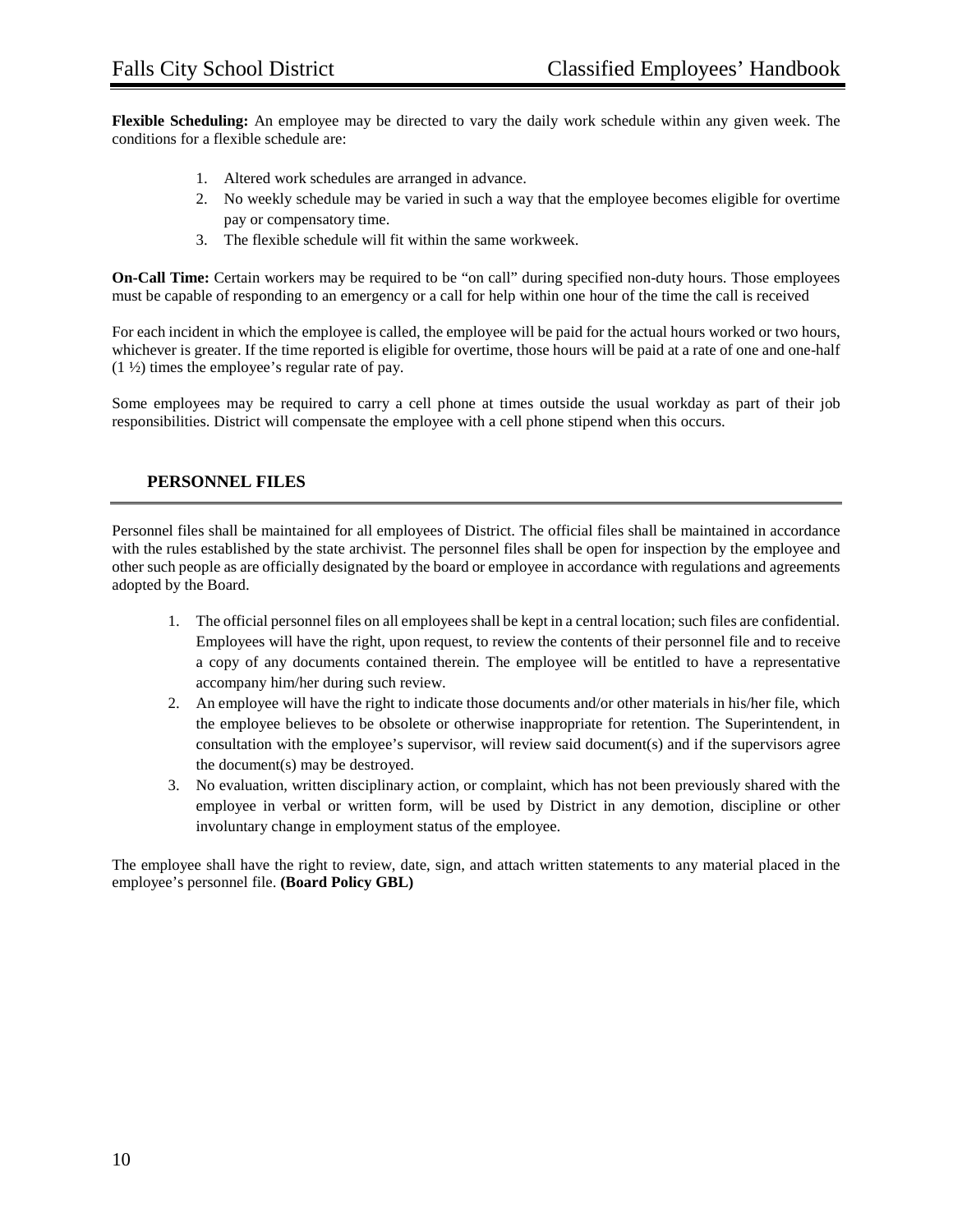## **LAYOFF AND RECALL**

## **Layoff**

If the District Board of Directors determines it is necessary to lay off classified employees, the Classified Council will be given advance notice of the scheduled layoff dates. Nothing in this section is intended to interfere with the right of District to discharge, remove, or fail to renew the contract on a trial service employee or from hiring new staff when specific skill sets are needed and the experience or expertise is not available among our current classified employees.

District reserves the right to determine positions to be eliminated. Layoffs within each affected job classification shall be considered on the basis of seniority and merit. However, District may retain an employee with less seniority if that employee possesses special job skills deemed necessary to effective District operations.

Normally, no regular employee shall be laid off within a job classification until all trial service employees in such classification have been laid off.

Any employee to be laid off who is qualified for a lower paid classification within that employee's same job category, and who has more seniority than another employee in the lower classification, can request to be moved into that classification.

Employees choosing to "bump" into positions with fewer hours or lower pay, in lieu of layoff, shall retain all recall rights.

Employees who are laid off shall be allowed to apply for vacancies in other classifications occurring thereafter according to posted Notice of Vacancy requirements. Exercising this option will, if hired into the position for which applied, eliminate employee's name from the layoff list.

Employees will have the option to continue health insurance programs at their own expense to the extent the insurance company allows.

Layoff status shall automatically terminate 12 months after the effective date of such layoff.

#### **Recall**

Employees shall be recalled as openings become available within their pre-layoff classification or a lower classification within the same category for which they are qualified. New employees normally will not be hired into classifications from which employees are laid off and for which they remain qualified and eligible for recall. District reserves the right to recall out of order seniority if special skills are deemed necessary to effective District operations.

Employees will be notified of the open position by certified mail, return receipt, sent to the last address given by the employee to the business office. The employee will have five calendar days from the receipt of such notice to notify District of his/her intention to return on the date specified by District. Employees failing to accept the position within time specified shall be considered to have waived the right to recall and to resign from District in good standing.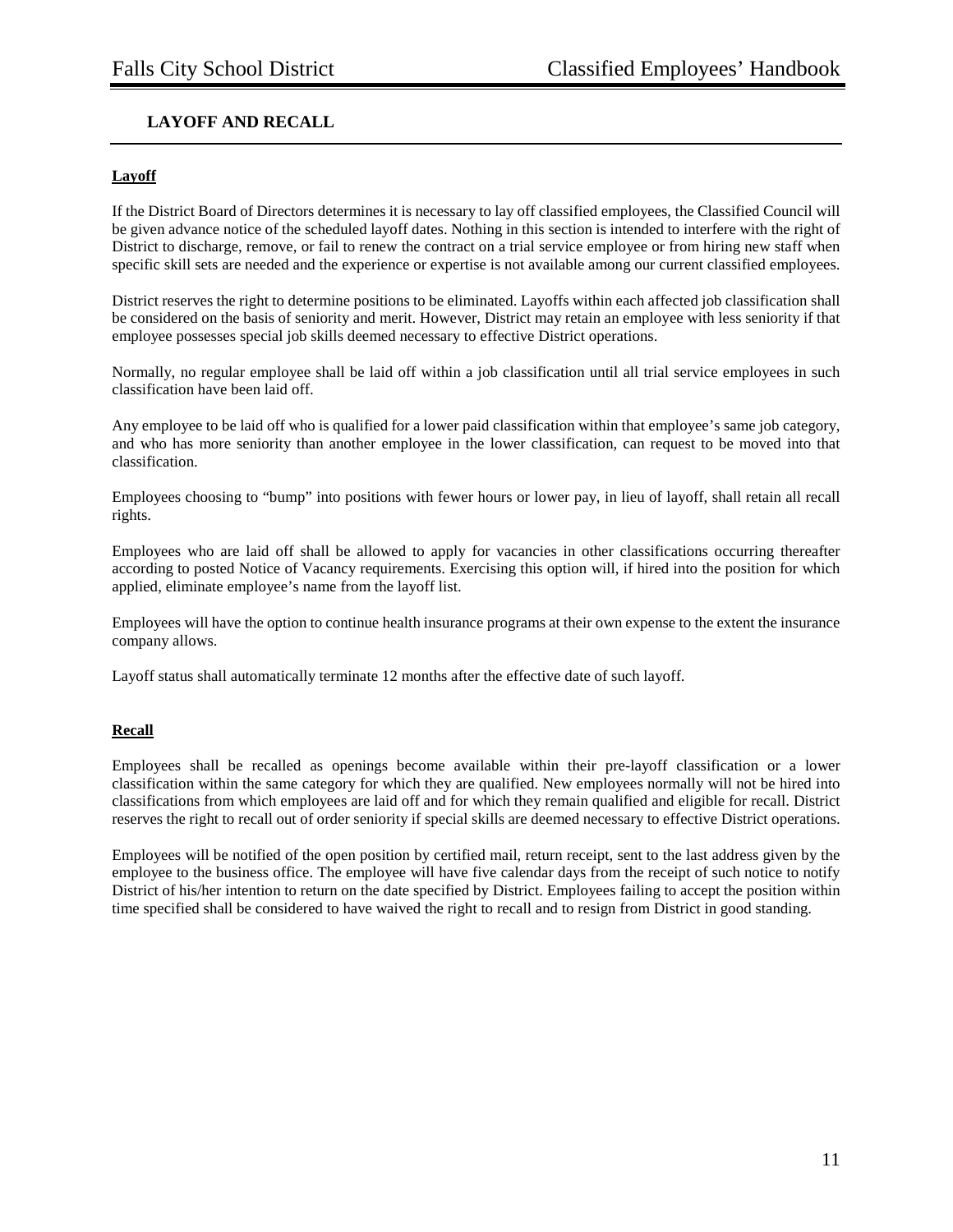## **EMERGENCY, DISASTER AND INCLEMENT WEATHER CONDITIONS**

#### **Delayed Opening or Cancellation of the School Day**

Emergency conditions may occur during the night or prior to the beginning of the school day. If such circumstances indicate hazardous road conditions for the school busses, the district administration will usually make one of two decisions.

- 1. Cancel the whole school day including transportation.
- 2. Delay the opening of school and bus service for one or two hours.

If road conditions do not improve at that time, the remainder of the school day may also be cancelled. There is a link to FlashAlert on the District's website. You can also visit [www.flashalertportland.net](http://www.flashalertportland.net/) to view the most current closure information. This is the first place where changes are made; it is also where news stations get their information about our schools. Please also listen to the radio and television stations for special announcements. The Emergency Phone Tree will also be put into effect.

School delays and District closure hours will not be paid. (BOLI rule) Classified staff may use personal leave or vacation time, if available. Essential personnel (Facilities Manager and/or Building Secretaries) may work those hours if it is safe to do so. The District has the option of having student contact make-up days.

|                    | News stations receiving school closure information: |                          |                           |
|--------------------|-----------------------------------------------------|--------------------------|---------------------------|
|                    | <b>Station Channel/Frequency</b>                    | <b>News Release Zone</b> | Website                   |
| <b>KATU</b>        | 2                                                   | Portland                 | katu.com/weather/closings |
| <b>KOIN</b>        | 6                                                   | Portland                 | koinlocal6.com            |
| <b>KGW</b>         | 8                                                   | Portland                 | kgw.com                   |
| <b>KPTV</b>        | 12                                                  | Portland                 | kptv.com/closings         |
| <b>KEX</b>         | AM 1190                                             | Portland                 | 1190 kex.com              |
| <b>KFXX</b>        | AM 910                                              | Portland                 |                           |
| <b>KPOJ</b>        | AM 620                                              | Portland                 | 620kpoj.com               |
| <b>KXL AM</b>      | AM 750                                              | Portland                 |                           |
| <b>KKRZ (Z100)</b> | FM 100.3                                            | Portland                 |                           |
| <b>KINK</b>        | FM 101.9                                            | Portland                 | kink.fm/School-Closures   |

Please DO NOT call the school during such times except in extreme emergencies. Such a large volume of calls floods the telephone lines making it impossible for the school to use the telephone for school emergencies. It also can exceed our capacity to answer phone calls.

#### **Lockdown, Fire, and Earthquake Drills**

Lockdown, fire and earthquake drills are conducted under the direction of the principal. Safety drills will be routinely held to ensure that all staff and students know procedures for evacuating the school in case of emergency. *ALL STAFF ARE DIRECTED TO EXIT THE BUILDING DURING A DRILL.*

Every student needs to know the location of escape routes. Students are to move quickly (safely) and quietly to the exit and out to the designated area. Students are to walk. Teachers will ensure that doors and windows are closed and lights have been turned off before leaving the classroom. In order to ensure that all students are accounted for, role will be taken by each teacher. At the end of the drill, students and teachers will be waved back into the building.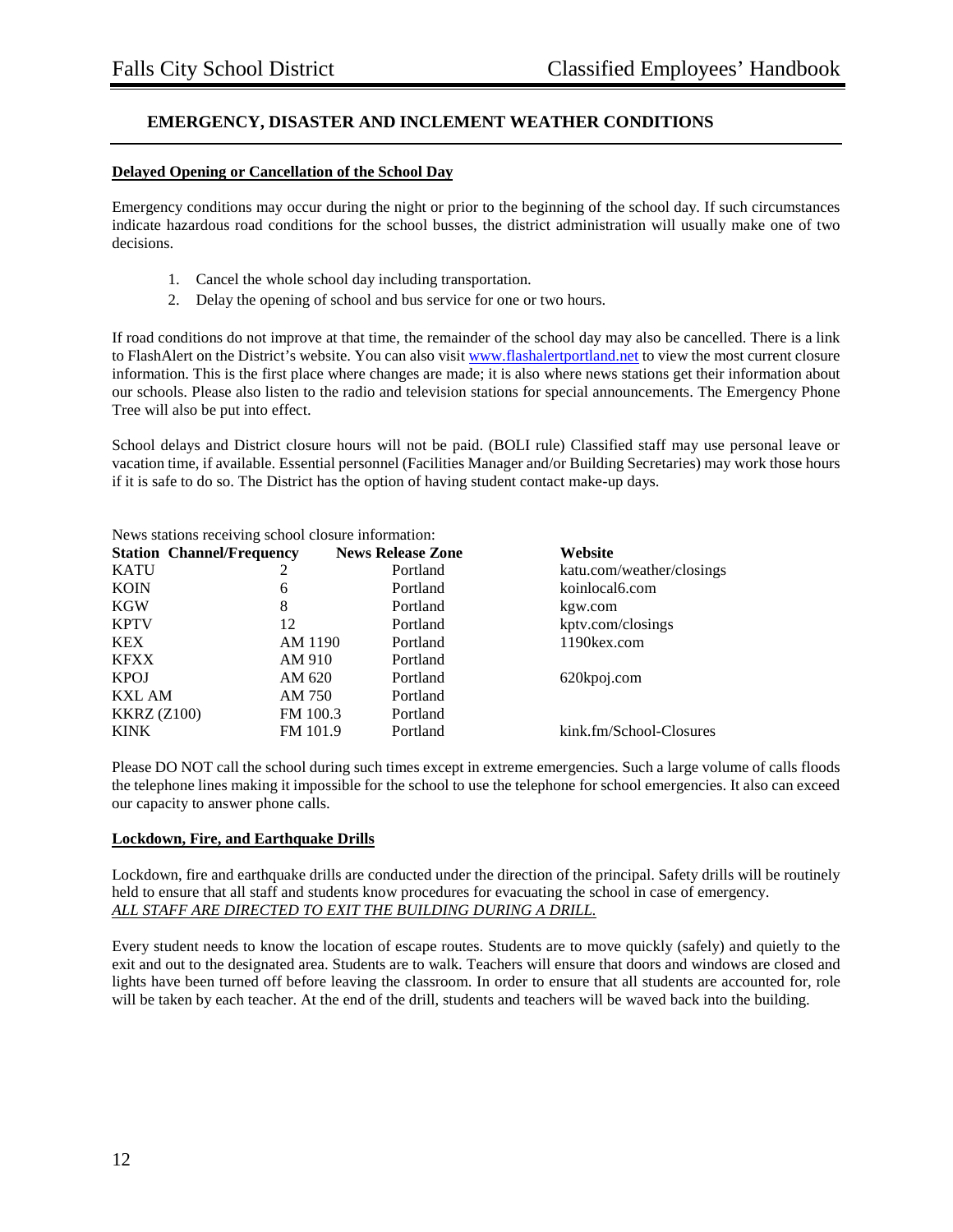## **SECTION IV: SUPERVISION AND EVALUATION**

## **EVALUATION PROCESS**

The goal of District's evaluation process is to improve the quality of employee performance and to ensure the alignment of District expectations as defined in the employee's job description, position goals and/or departmental objectives for the year with the day-to-day responsibilities of the employee. Supervisors will conduct an appropriate written evaluation of performance for each employee using the following guidelines:

- 1. Trial Service employees will be evaluated during the first 90 days of employment.
- 2. Regular full and part-time employees will be evaluated at least once annually.
- 3. Regular full and part-time employees who are on a Plan of Assistance or have been disciplined for performance related reasons, shall be evaluated annually.

All evaluations are to occur during the fiscal calendar year, but no later than June 15 of each year. The following criteria shall be used:

- 1. Evaluation shall be in writing.
- 2. Written evaluation shall be discussed jointly between employee and supervisor.
- 3. Employee shall be provided a copy of the completed evaluation.
- 4. Employee may make a written statement relating to any evaluation, or any part therein, which shall be placed in the employee's personnel file.
- 5. The signed evaluation shall be placed in the employee's personnel file.

Employees will be given written notice of a pending meeting if a supervisor intends to discuss examples of unsatisfactory or substandard performance.

District may elect to implement a written Plan of Assistance for a classified employee when performance is deemed to be unsatisfactory. A plan of assistance will identify the deficiencies, set goals and clear expectations for improved performance and set forth a timeline for improvement of performance. If performance is not improved, demotion or dismissal may result.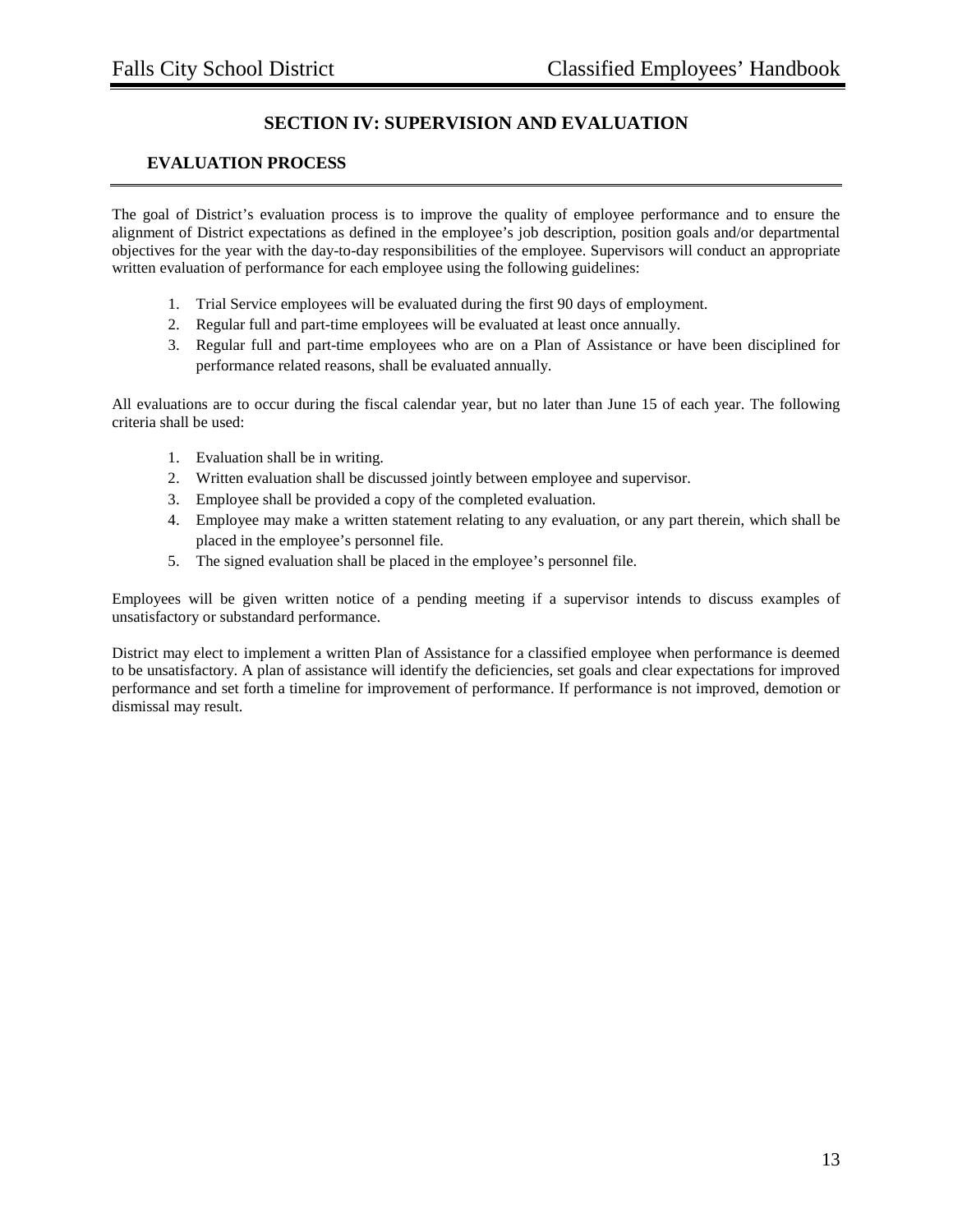## **EVALUATION VALUES AND CORE STANDARDS**

## **WORKPLACE EXPECTATIONS**

Note: These workplace expectations must be met for continued employment. This document is not intended to be an all-inclusive list.

#### **Attendance and Punctuality**

The employee will exhibit regular and punctual attendance at work and work activities, and will be timely in meeting deadlines, attending meetings, and following schedules.

#### **Attire and Appearance**

The employee will report to work dressed and groomed in an appropriate and professional manner for the job assignment and work setting.

#### **Confidentiality**

The employee will maintain the integrity of confidential information related to a student, family, colleague or district patron. The employee will use or relay personal information only in the course of performing assigned responsibilities and in the best interest of the individuals involved.

#### **Following Policies and Directives**

The employee will follow all district or supervisor policies, rules, regulations, memos, bulletins, announcement, applicable position descriptions and reasonable requests by proper authority.

#### **Personal Conduct**

The employee will not engage in conduct detrimental to the district or its personnel.

## **CORE STANDARDS AND INDICATORS**

The core standards form the basis of supervising and evaluating the performance of classified staff in the Falls City School District. Each standard is accompanied by indicators meant to define and delineate the standard.

#### **Attendance/Punctuality**

Regularly in attendance and consistently on time; provides supervisor sufficient notice if absent. Is the employee on the job when scheduled?

#### **Attire/Appearance**

Consider appropriateness of grooming and attire that reflects a neat appearance and safety appropriate to the position.

#### **Relationships with Others**

Positive attitude in meetings the needs of customers (i.e. parents, students, staff, vendors, community members, etc.); communicates in an appropriate manner; friendly and helpful; handles sensitive issues appropriately. Are customers treated with respect?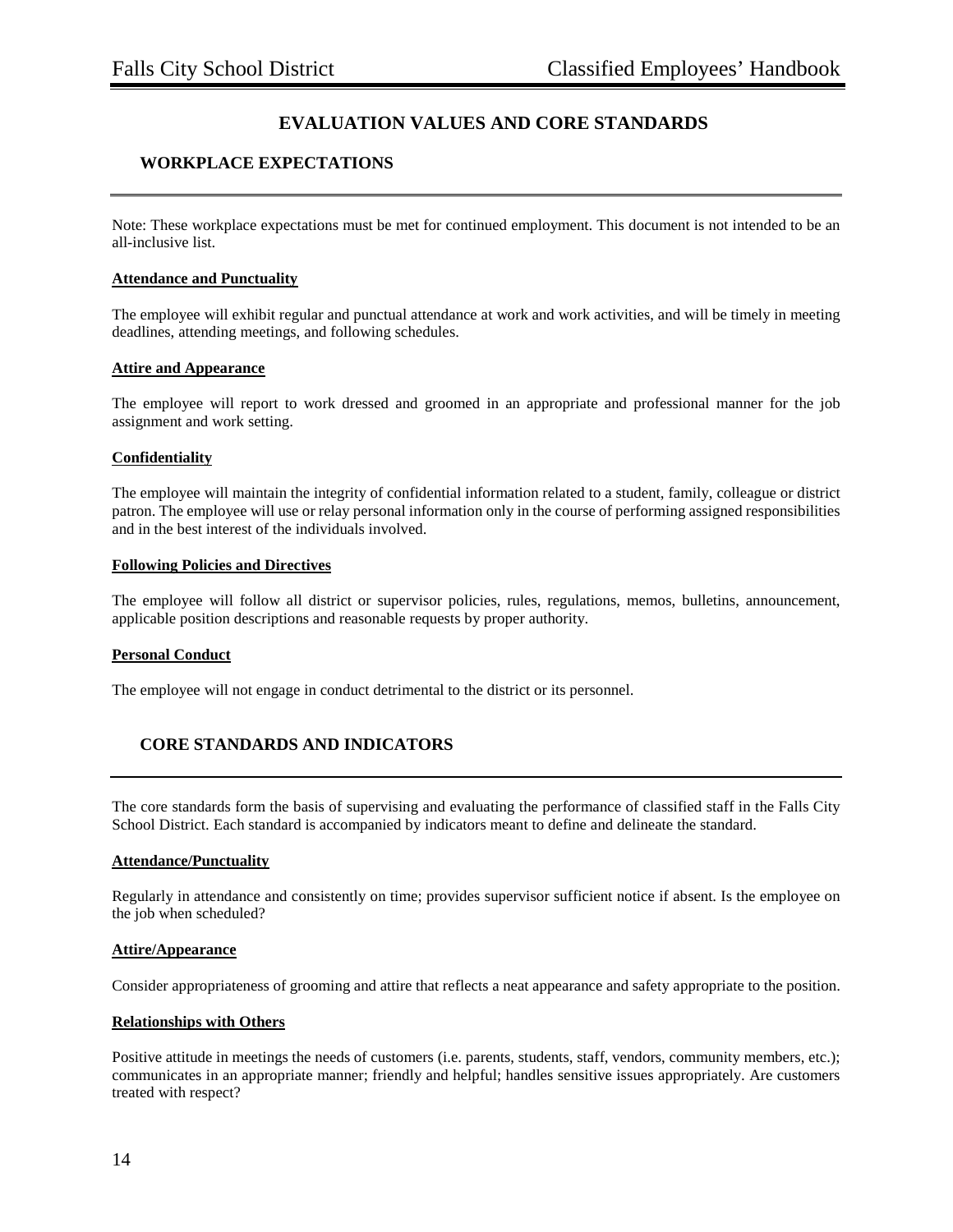#### **Communication**

Exchanges information appropriately; tactful and considerate; good listening; speaks and writes in a clear and understandable manner; effectively deals with problems with parents, students, co-workers and supervisors. Consider the appropriateness, timeliness, professionalism and clarity of communications. Is good judgment used when choosing (or not) to communicate? Communicates with supervisor when necessary? Do communications nurture positive work relations?

#### **Quality of Work**

Does thorough, accurate, neat and professional work; produces a high quality product; has high standards and work ethic; makes minimal errors. Consider the accuracy, thoroughness, consistency and neatness of work. Is the work approached systematically? Is appropriate attention given to detail?

#### **Dependability/Reliability**

Is dependable and trustworthy; an independent worker who requires minimal supervision; consistently follows through with job responsibilities in a timely fashion. Makes sound decisions and judgment calls. Maintains equipment/district property properly. Consider the extent to which the employee can be depended on to do the job. Consider to what extend supervision is required.

#### **Initiative**

Recognizes opportunities to take action appropriately; a self-starter; has new ideas and makes suggestions for positive change; willing to take on new challenges. Consider if suggestions are made frequently; is the employee a self-starter; are acquired skills shared with others?

#### **Flexibility/Adaptability**

Makes adjustment and changes easily to work assignments and unforeseen circumstances; readily accepts new or changing conditions; works effectively in a variety of situations; works well under stressful conditions. Are changes readily accepted and adjusted to?

#### **Work Knowledge and Skill**

Understands all aspects of the job; possesses knowledge and skills necessary to perform job; pays attention to details; understands technical job processes; knows and used departmental standards. Consider knowledge and understanding of the job. Are the correct methods or techniques used? Is the knowledge routinely applied on the job?

#### **Business Judgment/Organization**

Considers management of time; organizes tasks efficiently and effectively; delegates appropriately; consistently meets deadlines; sets priorities. Consider the volume of work done under everyday conditions. Is the work normally completed in the time allowed and are time and materials used wisely? Are available resources utilized?

#### **Safety**

Keeps a clean and orderly work area. Adheres to safe work practices. Identifies and corrects unsafe conditions. Consider awareness of safe and sanitary practices and conditions in the work setting. Consider the degree to which the individual exhibits initiative, safety and liability awareness toward public, fellow employees, self and property.

#### **Team Work**

Works cooperatively with others; uses tact and diplomacy; develops good working relationships; promotes good staff morale; puts team needs above individual needs; works positively in solving problems. Consider relationships within the work environment. Are efforts made to build positive work relationships?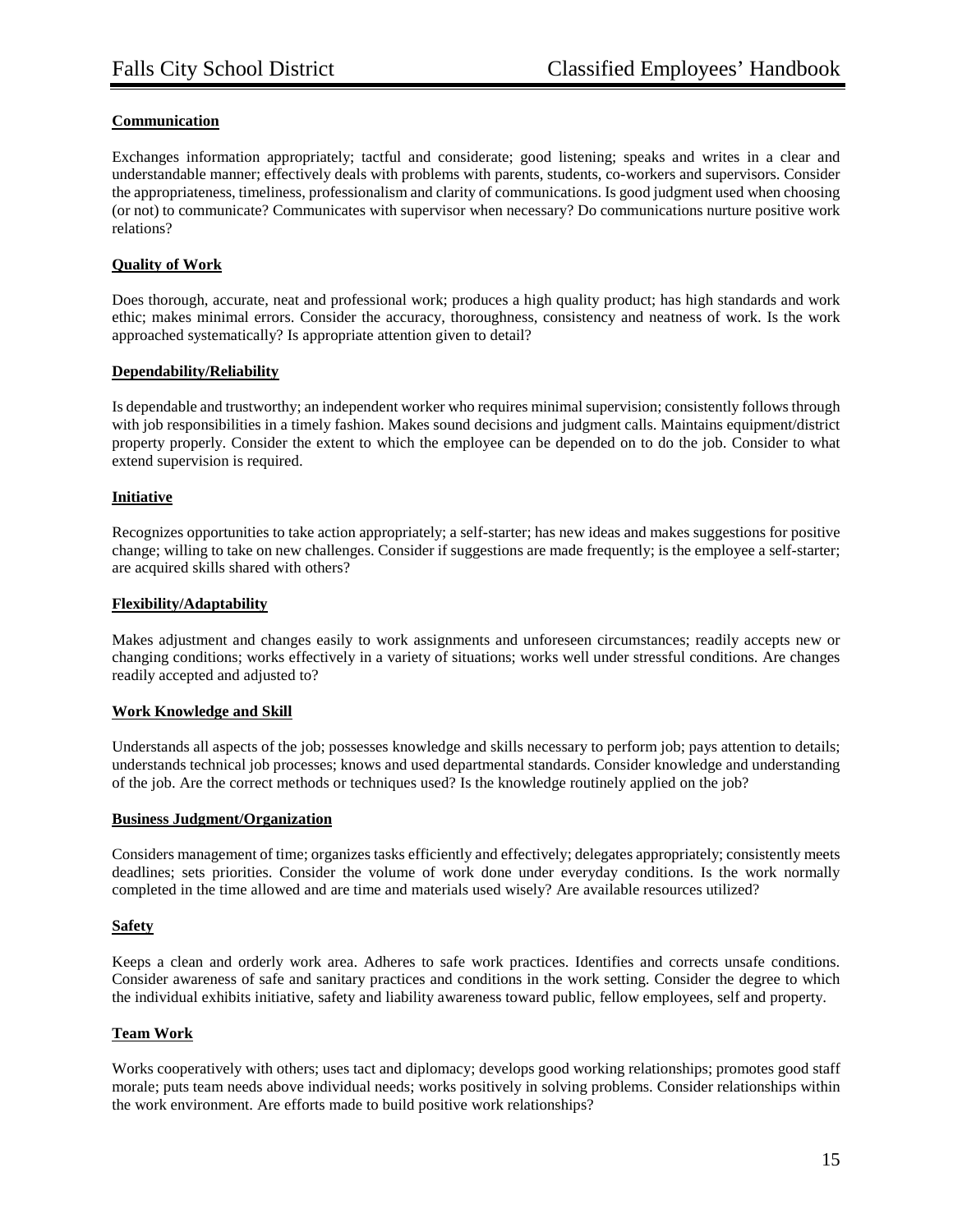#### **Self-Improvement/Professional Development**

Enhances job performance by participating in learning opportunities; open to suggestions and makes changes as necessary; self-reflects; interested in work and in increasing knowledge and improving skills. Consider whether the staff member is open to change and learning new ways of doing things; is appropriate attention given when suggestions for improvement are made; is the employee striving for self-improvement?

## **LEVELS OF PERFORMANCE**

These four levels of performance assist the employee and supervisor in gauging performance progress.

#### **Exceeds Expectations**

Consistently surpasses standards as evident through their work performance.

#### **Meets Expectations**

Clearly understands the concepts of the standards and consistently demonstrates their understanding as evident through their work performance. The terms "regularly", "often" and "is evident" are words that describe a staff member's performance at the meets expectations level.

#### **Progressing**

Indicates that the employee continues to learn and develop the skills necessary for his/her position.

#### **Development Needed**

Indicates that the employee does not have the knowledge, skills and/or ability necessary for their position and that he/she needs further instruction and/or mentoring. A narrative statement (evidence/example) must be provided for this rating

#### **DISCIPLINE/DISMISSAL**

District has the responsibility to discipline its employees including but not limited to non-renewal, removal, transfer, or discharge, for cause deemed sufficient.

When an employee has violated a rule or engaged in conduct meriting disciplinary action, District may impose discipline on the employee in which it deems proper. Normally, the penalty will be imposed after an investigation of the charges by the supervisor(s) and the penalty shall be reasonably related to the seriousness of the offense, the past record of the employee, and will generally be in line with the treatment afforded other employees.

No employee shall be dismissed without reasonable due process. An employee's supervisor(s) shall notify an employee whose services are unsatisfactory by holding a conference with the employee and setting forth in writing the areas of concern needing improvements. The employee shall be given an opportunity to improve his/her performance and/or conduct to the expected norms set forth to him/her within a specified time period. If the improvements are not made, the administrative supervisor shall take dismissal action.

Nothing in the above is intended to limit the right of District to immediately suspend without pay, and subsequently dismiss, an employee who, in District's judgment, is responsible for flagrant misconduct. If, after investigation, the decision is for dismissal, the termination date shall be the date of District's final action. If the employee is cleared of all charges concerning flagrant misconduct, he/she shall be reinstated without loss of pay and benefits.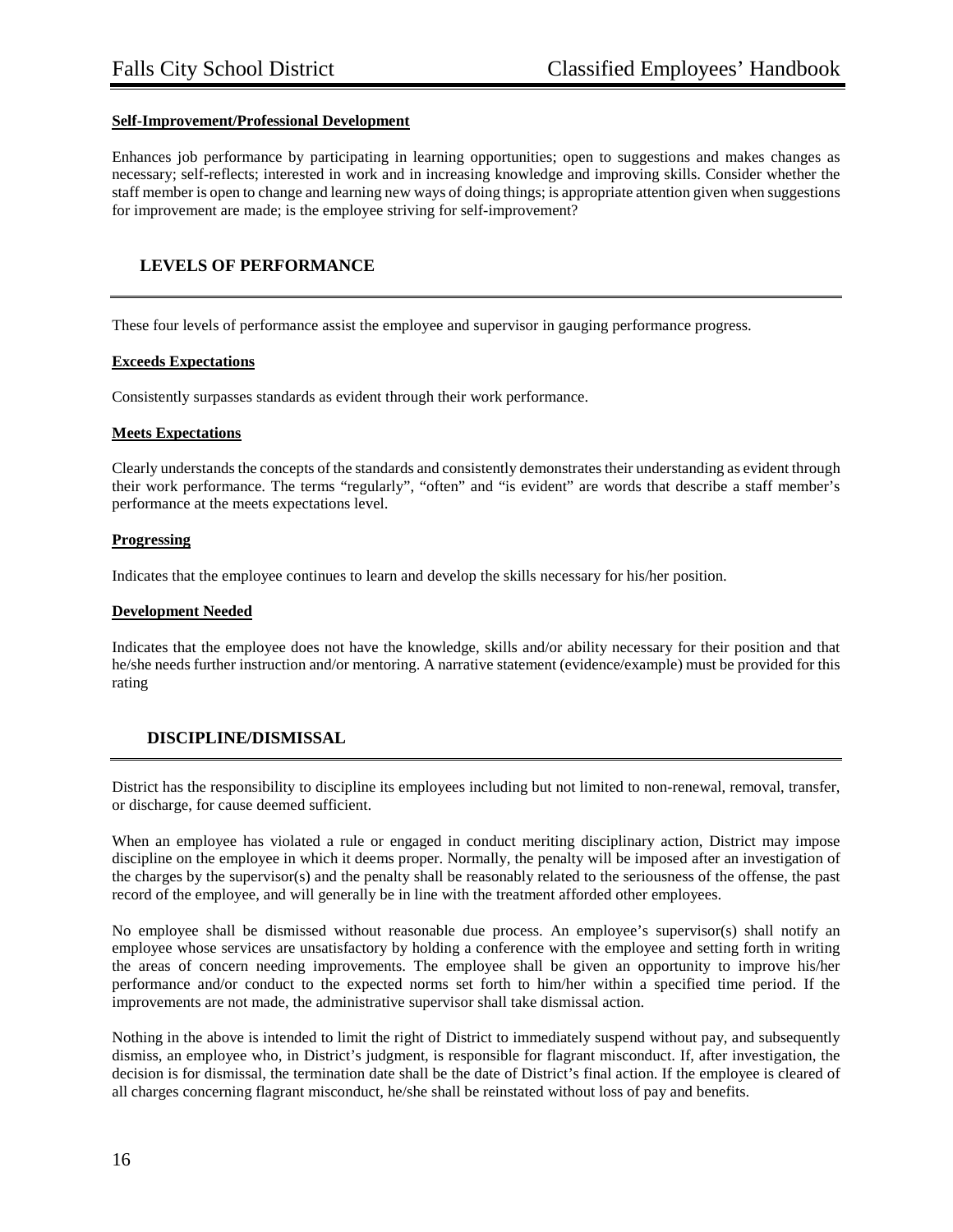Employees are entitled to representation when a meeting is of an investigative nature and where the employee reasonably fears that discipline may result from the meeting.

Any classified employee who is demoted or dismissed is entitled to a hearing before the Superintendent if a written petition is filed with the Superintendent within 15 days of demotion or dismissal.

## **COMPLAINT RESOLUTION PROCESS**

A complaint is a statement by a classified employee or group of employees that they have been subjected to a violation, misrepresentation, or inappropriate application of District policy and/or administrative regulation.

The following Complaint Resolution Process provides a reasonably expedient process for resolving complaints from District's classified employees. Every effort should be made to resolve complaints informally between the employee and that person's immediate supervisor within a reasonable time after the employee becomes aware of a problem.

When differences and/or complaints cannot be remedied at the informal levels, the employee may appeal to the Superintendent. These proceedings are treated as internal, personnel matters and as such are to be kept confidential.

#### **Levels of Procedure**

#### **Informal** –

Initial Step: If the employee believes that he/she has been adversely affected as a result of misinterpretation of misapplication of District policy or administrative regulation, he/she shall, within ten (10) working days of the time he/she first had knowledge, or reasonably should have had knowledge, of such a problem discuss the matter with his/her immediate supervisor with the objective of resolving the matter informally. If that employee does not feel comfortable discussing the complaint with his/her supervisor, he/she may ask to have a representative of the Classified Council or other representative present.

#### **Formal** –

Step 1: If the problem has not been resolved informally, the employee may, within fifteen (15) working days of the Informal Process, submit the stated complaint in writing to his/her departmental Director who has the authority to resolve the concern. The written statement shall include the facts upon which the complaint is based, the provision of the Classified Employee Handbook involved, the adverse effect on the employee, and the remedy requested.

The designated director may meet with the employee's immediate supervisor, the employee, and any other persons deemed appropriate by the director, and shall respond to the employee(s) in writing within ten (10) days following receipt of the written concern.

Step 2: If the employee is not satisfied with the disposition of the stated complaint at Formal Level – Step 1, or if no decision has been rendered within fifteen (15) working days after the presentation of the complaint, he/she may within five (5) working days, refer the issue in written form to the Superintendent or designee for a decision.

The Superintendent or designee shall be presented with all the facts, documents, testimony, or other evidence pertinent to the stated complaint(s), and at his/her discretion, may arrange a hearing involving all or some of the parties of interest. The hearing shall be closed unless the parties agree otherwise.

The Superintendent shall respond to the employee in writing within ten (10) working days from the date of the hearing – the decision of which shall be deemed final unless provisions of ORS 332.544 are applicable.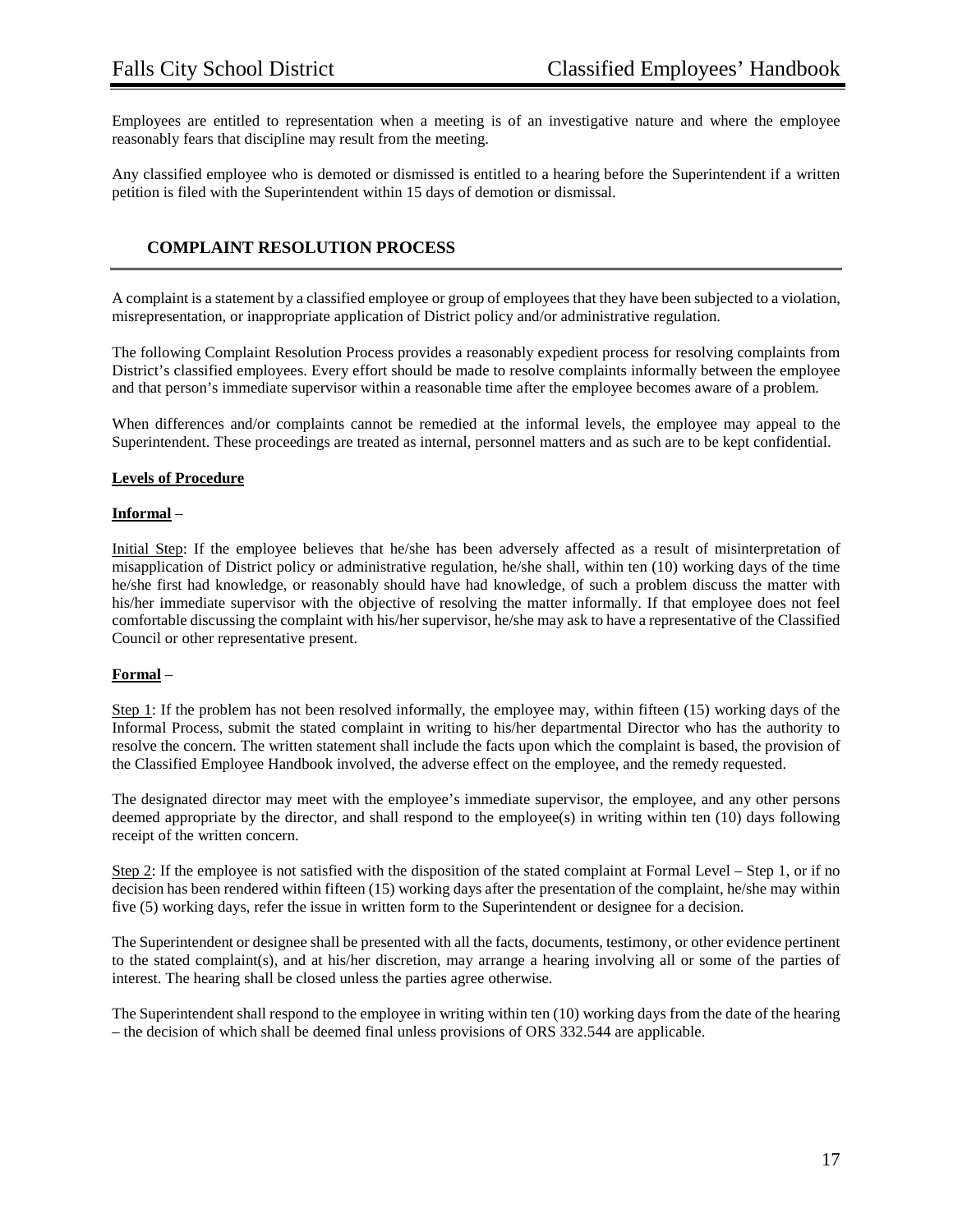#### **General Provisions**

- 1. There shall be no restraint, interference, discrimination, or reprisal exerted on any employee choosing to use, or to refrain from using this procedure for resolution of complaints and/or conflicts. The same shall apply to any witness or others who might be a party to, or contribute to the process.
- 2. Failure at any level of this procedure by the employee to move a complaint to the next level within the specified time limits shall constitute acceptance of the decision rendered at the last level of appeal.
- 3. Failure at any level of this procedure by District to communicate a decision in writing to the employee within the specified time limits shall be considered a denial of the complaint and it shall permit the employee to proceed to the next level.
- 4. The processing of complaints shall not unreasonably interfere with the employee's regular work responsibilities.
- 5. The employee shall have the right to representation at all formal levels.
- 6. The parties will, upon request provide any reasonable, factual information relating to the stated complaint.
- 7. All documents, communication, and records dealing with the processing of employee complaints shall be filed separately from the personnel file of the concerned employee.
- 8. The Superintendent may, if circumstances are judged to warrant further consideration and/or investigation, extend stated time limits at each level, but not more than five (5) days per level. (**Board Policy GBM)**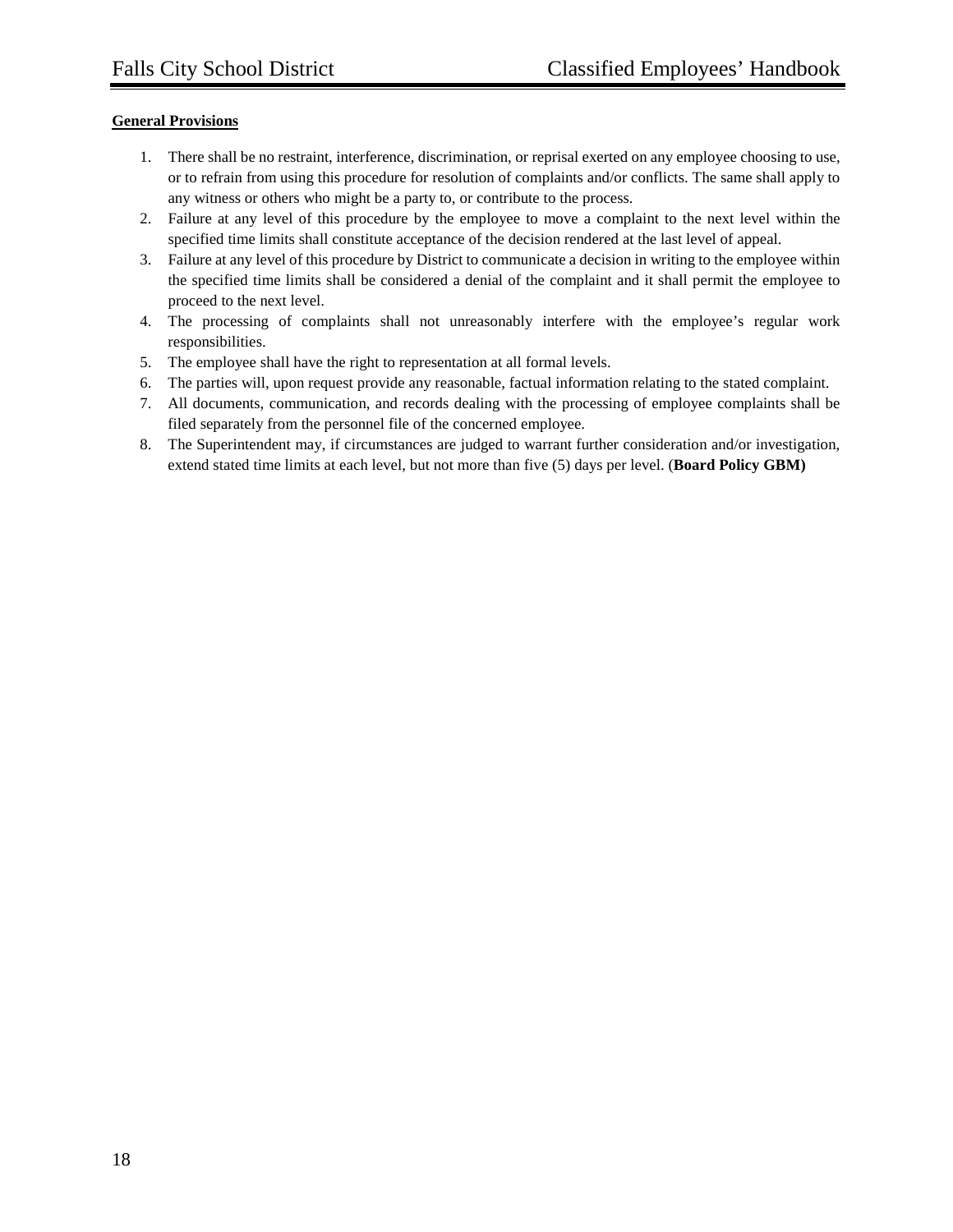## **SECTION V: COMPENSATION AND BENEFITS**

## **COMPENSATION AND FIXED BENEFITS**

#### **Salary**

The Board shall establish salaries of classified employees each year upon review of the Superintendent's recommendations.

Employees shall be paid in twelve equal monthly installments on the last day of each month or on the preceding workday, if the last day falls on a Saturday, Sunday, or holiday.

Placement on the salary schedule for employees new to the agency shall not exceed Step 3 without the express approval of the Superintendent.

Once appropriately placed on the salary schedule, employees will be granted an increase of one step on the experience scale on July 1 of any year that the employee has:

- 1. Served in his/her current capacity for six months or more that fiscal year (placement before January 1), and
- 2. Received a satisfactory performance evaluation assuring that they are qualified and capable of doing required work.

Upon reaching the end of step 9, employees will be given a longevity stipend of 2.5% of their current base salary in their June paycheck. Employees will receive this longevity stipend based on their current base salary at years 9, 14, 19, 24, and 29. For employees that reach step 9 their salaries for the following year and each year after that will be based on a COLA equal to the national CPI each year but not less than 0% each year.

Salary Schedule will increase by the cost of living allowance (COLA), based on the national CPI average for the previous calendar year, using the Bureau of Labor and Statistics year in review . The COLA for employees on steps 1-9 shall not exceed 2.5%. The COLA for 9+ employees will not be less than 3% but not greater than 5%. The COLA for both groups will not be less than 0% each year.

No employee will be denied advancement on the salary scale because his/her supervisor has not performed an annual evaluation.

#### PERS (Public Employees Retirement System)/OPSRP (Oregon Public Service Retirement Plan)

District will comply with all current requirements related to membership in either PERS or OPSRP. The District pays employee portion of PERS or OPSRP as part of employee compensation. If new employees have specific questions related to eligibility, those questions should be referred to the Human Resources Department.

#### **FICA (Federal Insurance Contributions Act)**

The Social Security Financing Bill passed by Congress requires District to pay a set percentage times gross salary for FICA purposes for each employee for the fiscal year.

#### **Worker's Compensation**

District pays for worker's compensation insurance costs for all employees for job related injuries.

#### **Professional Development Compensation**

District will provide \$500 for the purpose of tuition reimbursement of college courses directly related to the employee's position. Reimbursement must be preapproved. Any one individual, on a first come first serve basis, can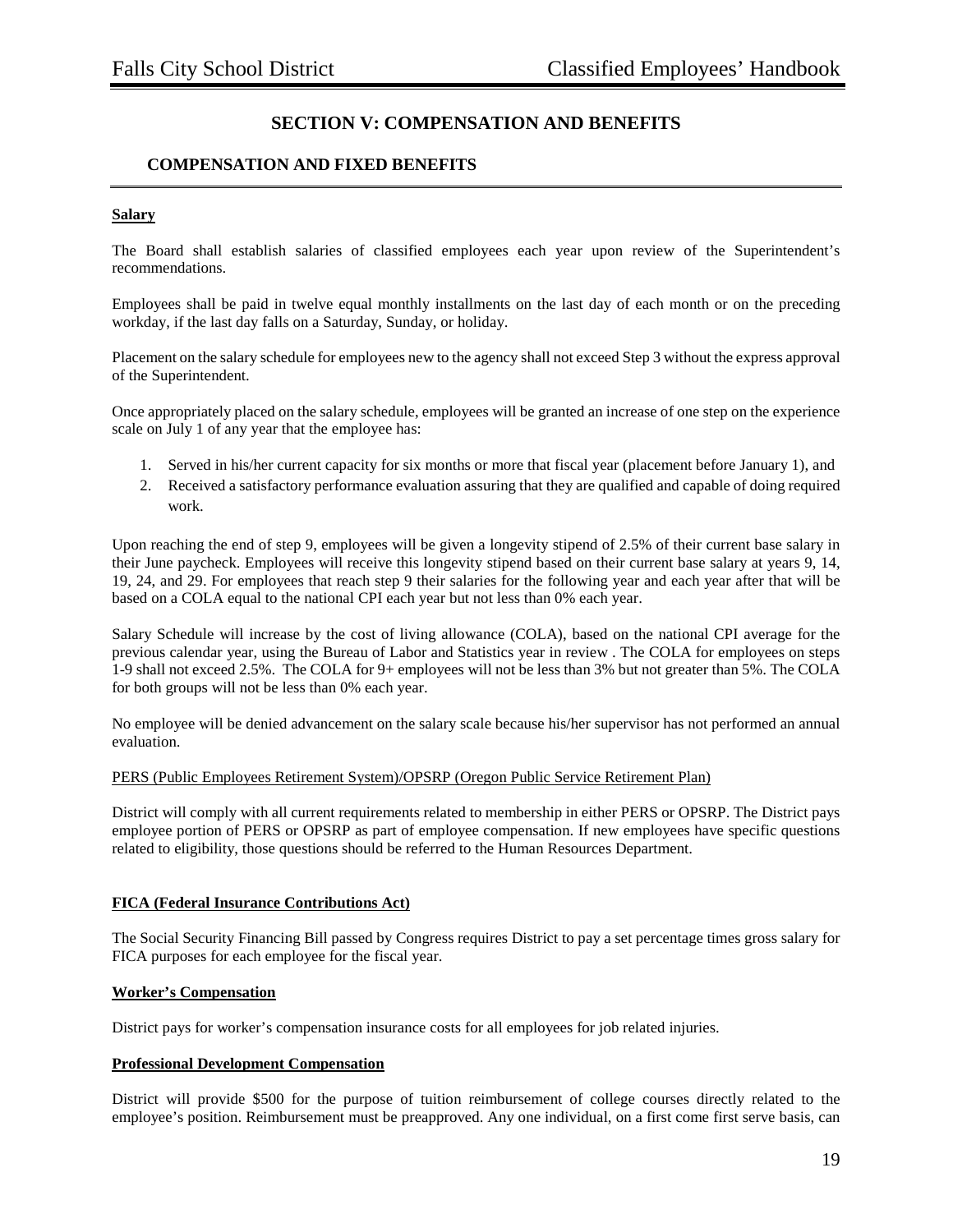use a maximum of \$250. After June 1, any funds that have not been expended for reimbursement of classes become available to employees who have already received this benefit. Any remaining funds revert back to District on June 30. Reimbursement contingent on a passing grade of C or better.

## **DIRECT DEPOSIT, PAYROLL DEDUCTION, & FLEXIBLE SPENDING ACCOUNT OPTIONS**

- 1. Employees are eligible for **Direct Deposit** of their paychecks with up to two banking institutions of their choice. The first signup is a trial period to test the direct deposit with the employee still receiving a paycheck. The following month's paycheck will be directly deposited. All employees are required to have their paychecks electronically deposited.
- 2. Employees are eligible for **Payroll Deduction** when enrolling in an annuity plan of their choice from the list of eligible vendors (i.e., tax sheltered annuity and/or federally sponsored 403-B and 457 plans) to accommodate employee requests. Appropriate paperwork from the employee's chosen representative, along with written authorization, must be submitted on a timely basis. Responsibility for the amount of the annuity rests solely with the employee in accordance with state and federal rules. The employee may change the amount of the deduction two times per calendar year.
- 3. District provides employee access to a **Flexible Spending Account** within the meaning of Section 123(d) of the Internal Revenue Code, which excludes chosen benefits from gross income under Section 125(a). This option is at the employee's personal expense through payroll deduction. District bears the administrative cost of this program. In accordance with federal laws and regulations governing Flexible Spending Accounts, and employee's failure to fully utilize the designated benefits during the Plan Year causes forfeiture of the unused dollars.

## **INSURANCE**

District makes certain insurance benefits available through District approved vendors to regular full-time and eligible part-time employees working 0.5 FTE or greater.

Full family medical insurance benefits, including dental, vision, and prescription drug coverage, are available to all regular employees. District dedicates a capped contribution toward the total cost of these benefits. If an HSA plan is chosen, a portion of the district cap is paid to the insurance plan(s) and the remaining portion of the cap may be placed in a HSA plan offered by the district. The amount paid toward the HSA and insurance cannot exceed the monthly benefit cap. An employee does not have to use the entire insurance benefit and may dictate the amount deposited into the HSA. Any current excess amount between the total insurance caps of the employee and the amount of premiums will be placed into a pool to be used for the classified insurance premiums if necessary. Funds will revert to the General fund at the conclusion of the fiscal year. The district will pay for STD, AD&D and LTD insurance and standard life insurance up to \$25,000.

Eligible part-time employees working 0.5 FTE or greater receive a prorated share of District provided medical insurance cap based upon the number of hours worked in relation to the number of hours worked by a full-time employee. The remaining share of the premium cost shall be deducted from the employee's monthly salary. The employee may choose to utilize the district contracted IRS Code Section 125 account for this deduction.

All eligible employees may apply for medical insurance on the first day of employment and must submit application within 30 days. Coverage starts for the employee and any eligible dependents on the first of the month following the date of hire. Information materials concerning all insurance benefits are available upon request from the Human Resources or District's current insurance carrier. Employees may contact the current insurance carrier individually for technical questions.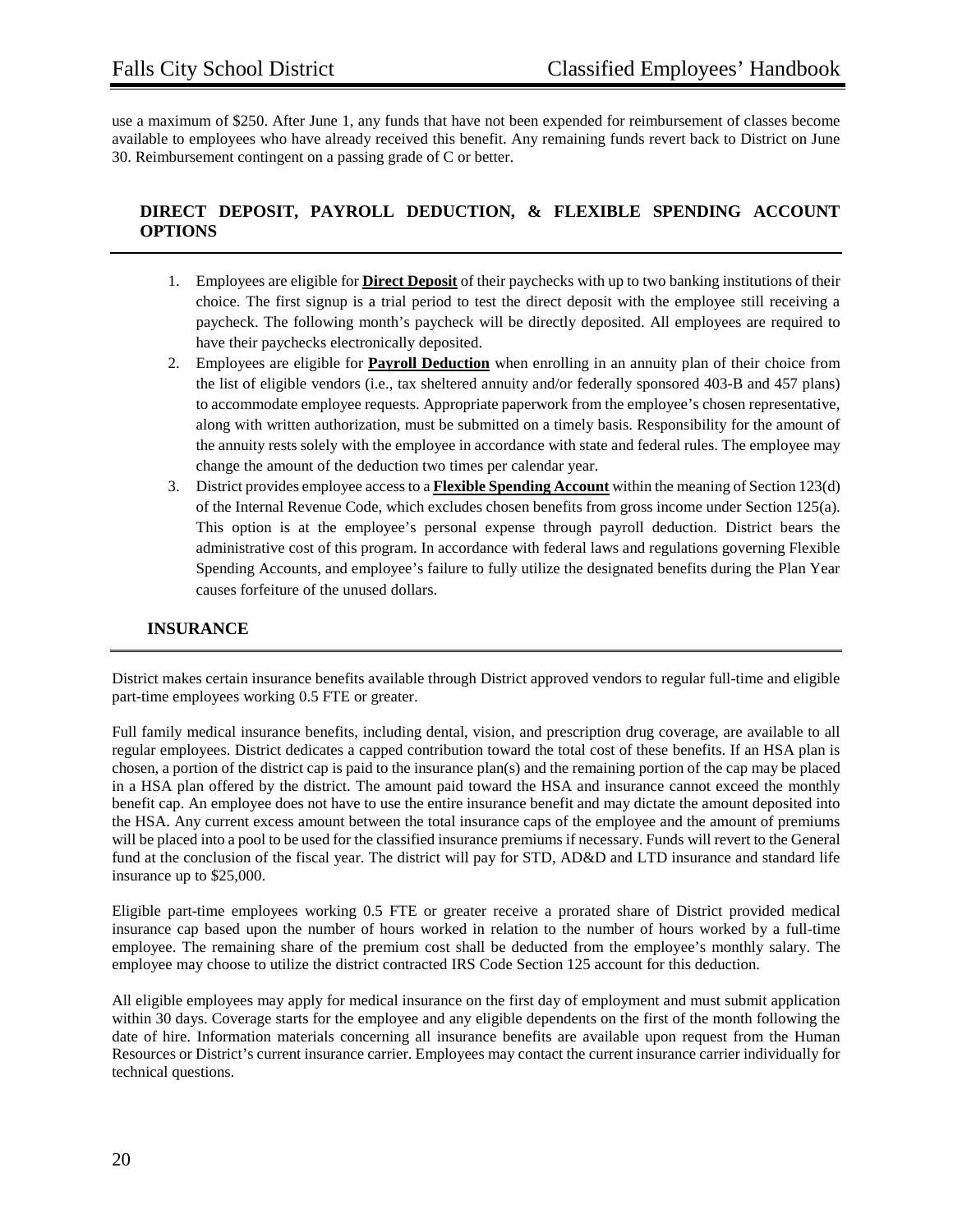District's obligation for the insurance premium for medical, dental, vision, and prescription drug coverage is capped at the amount indicated in Appendix A, for each full-time employee. The employee shall be responsible for the additional cost for this coverage.

## **WORK AND TRAVEL EXPENSES**

Except as otherwise provided under law, District will reimburse employees for all approved expenses. Employees must meet all criteria as specified in policy and procedure DLC and DLC-AR.

Reimbursement forms are available in the Human Resources Department and at District office. See Board Administrative Procedures DLC-AR for reimbursement guidelines.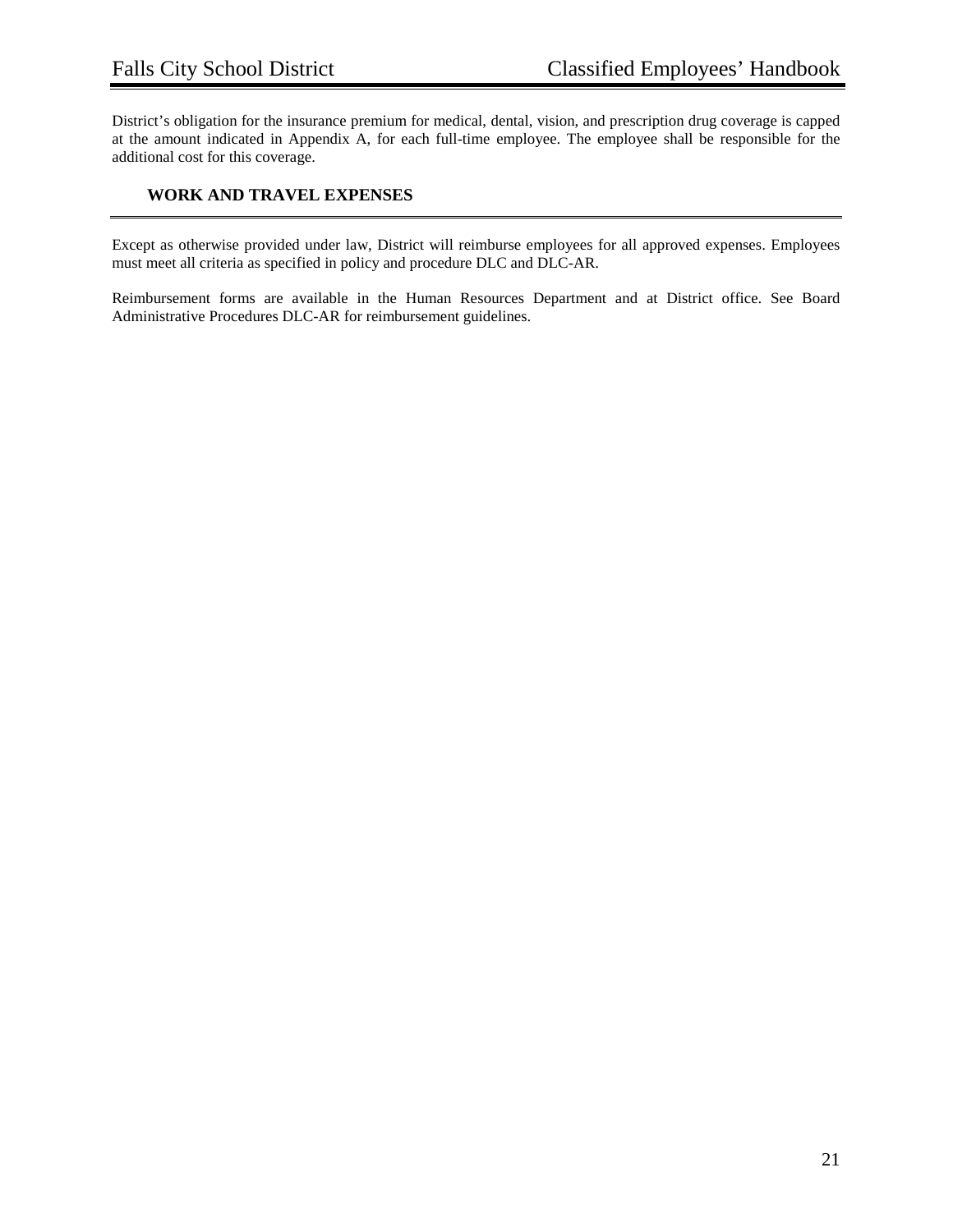## **SECTION VI: LEAVE**

## **HOLIDAYS**

The chart below illustrates the number of paid Holidays and "Agency Days" awarded to each regular full-time and part-time employee. Paid holidays are awarded to employees who work at least an average of four hours per day. The usual and customary days awarded are listed below.

| <b>Holiday</b> |   | $220 \text{ days} + 190 - 219 \text{ Days}$ | 160-189 days 110-159 days |   |
|----------------|---|---------------------------------------------|---------------------------|---|
| New Year's Day |   |                                             |                           |   |
| Memorial Day   | x | X                                           | X                         | Х |
| July 4         | X |                                             |                           |   |
| Labor Day      | х | X                                           | X                         | Х |
| Veteran's Day  | X | X                                           | X                         | X |
| Thanksgiving   | X | X                                           | X                         | X |
| Christmas Day  | х | X                                           |                           |   |
| Total          |   | 6                                           |                           |   |

Temporary employees, substitute employees, and employees on leaves of absence or on layoff are not eligible to receive holiday pay.

## **VACATION**

Twelve-month employees who work fewer than eight hours per day will accrue paid vacation time or a prorated portion thereof in accordance with the guidelines established below. Part-time employees who are not contracted for a 12-month work year calendar are not eligible for vacation time.

1. A person employed with the district in June, vacation hours will be front loaded and earned based upon length of service according to the following schedule. A new employee hired on or after July 1, vacation hours accrue on a monthly basis and earned based upon length of service according to the following schedule:

| Year 0-4 Accrual Rate | 80 hours  |
|-----------------------|-----------|
| Year 5-9 Accrual Rate | 120 hours |
| Year 10+ Accrual Rate | 160 hours |

- 2. Employees may not take vacation time until it is earned. Newly hired employees will accrue vacation hours upon the initial month of starting work and may take vacation time as soon as it is earned.
- 3. Vacation accrual for part-time/full-time employees is prorated. Part-time employees working fewer than 20 hours per week, temporary and substitute employees do not receive paid vacation time.
- 4. A "scheduled workday" means any supervisor-approved day of employment. Vacation will be accrued for any month in which the employee has either worked or been on paid leave for a minimum of 10 days.
- 5. All vacation days must be approved in advance. Employees are expected to give at least two weeks' notice of the requested vacation dates(s). Management reserves the right to designate when some or all vacation time must be taken. Supervisors are responsible for ensuring adequate staffing levels and should attempt, when feasible, to resolve vacation scheduling conflicts based on length of service. However, employees who want to change their plans after the vacation schedule has been set lose their seniority consideration.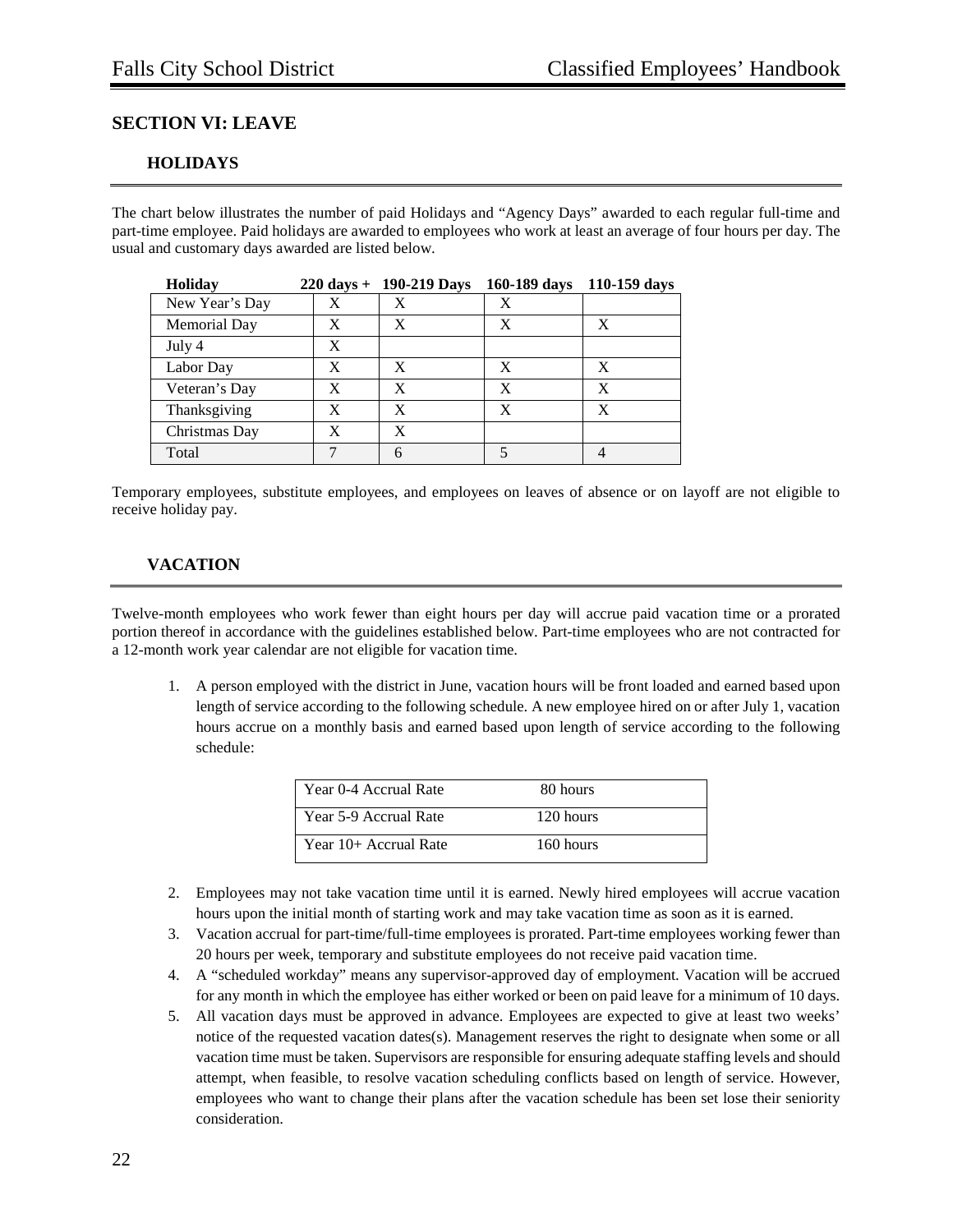- 6. Employees will take vacation time in one-hour increments, and normally may take a maximum of two weeks consecutively.
- 7. Employees on leaves of absence, other than a military leave of absence, are required to use all accrued vacation hours as part of the leave.
- 8. Employees are responsible for monitoring their current leave status. Employees may accumulate up to a maximum of 160 hours per fiscal year (ending June 30) and will forfeit any hours accumulated more than 160 hours on June 30 without remuneration. Exceptions may be made with Superintendent approval.
- 9. Holiday time that occurs while on vacation time will not be charged against vacation accrual. No allowance will be made for sickness or other compensable type of absence during a scheduled vacation.
- 10. Employees who experience a change in work year status, which renders them eligible for the vacation benefit, will have the original start work month utilized as the anniversary date and all years of service as a District employee counted toward length of service for calculation of earned vacation accrual.
- 11. Employees who are separated from District shall be entitled upon the date of such separation to cash compensation for unused vacation credit earned through the last completed month of service to a maximum of 160 hours. Those credits will be paid on the employee's final payroll check at the employee's regular rate of pay at the time of separation.
- 12. A break in service rendered by an employee's resignation causes vacation benefits to begin over if reemployed at a later date.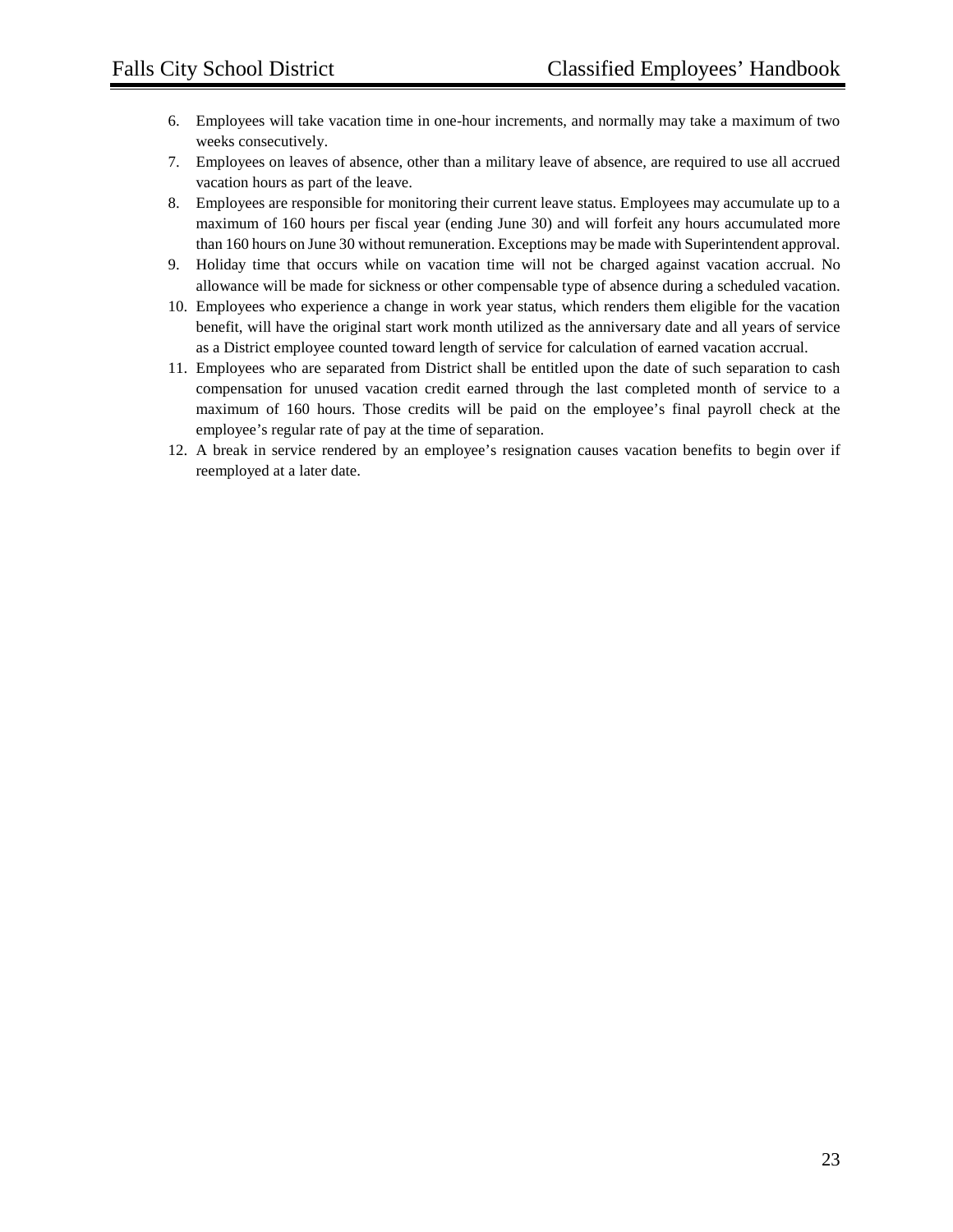## SICK LEAVE AND SICK TIME

Full and part-time employees, are awarded sick leave/sick time hours to be used for absence from duty due to the employee's illness or injury

- 1. Sick leave/sick time may be applied to cover any absence caused by illness or injury to the employee or his/her immediate family as defined in the Family Medical Leave Policy GCBDA or for any reason outlined in Oregon Sick Time law (Senate Bill 454) and Sick Time Policy GCBDD/GDBDD.
- 2. The Superintendent shall be responsible for control or abuse of the sick leave/sick time privilege, any employee obtaining sick leave/sick time benefits by fraud, deceit, or falsified statement shall be subject to disciplinary action.
- 3. When the reason for sick leave/sick time is consistent with FMLA/OFLA leave, the sick leave/sick time and the FMLA/OFLA leave may run concurrently.
- 4. When the reason for sick leave/sick time is consistent with ORS 332.507 and Senate Bill 454 sick leave/sick time may run concurrently.
- 5. Sick leave/sick time may be used for reasons that are consistent with the Family Medical Leave Act (FMLA) and the Oregon Family Leave Act (OFLA) including the employee's or family member's mental or physical illness, injury or health condition; need for medical diagnosis, care or treatment of a mental or physical illness, injuryor health condition; need for preventive care; parental leave (FMLA and OFLA), sick child leave and bereavement leave (OFLA only). Sick leave/sick time may also be used in the event of a public health emergency and to address situations involving domestic violence, harassment that is considered criminal under Oregon state law, sexual assault or stalking.
- 6. For the purposes of sick leave/sick time a family member is defined as set forth in OFLA: spouse, samegender registered domestic partner, child of the employee (biological, adopted, foster or step child, a legal ward or child of the employee standing in loco parentis), parent (biological, custodial, noncustodial, adoptive, step, foster or individual who was in loco parentis to the employee when the employee was a child), grandparent, grandchild, parent-in-law or parents of registered domestic partner.
- 7. Accrued sick leave/sick time have no pay out value upon termination.

#### **Sick leave**

- Hours are awarded (front loaded) on the first day of each fiscal year.
- Sick leave hours not taken shall accumulate for an unlimited number of days. ORS 332.507 (4)
- Sick leave hours may be utilized on an increment basis rounded to the nearest quarter hour. Sick leave is actually earned on a monthly basis.
- Employees will earn eight (8) hours each month for a full-time employee. (ORS 332.507 (2)
- Part-time employees will receive a prorated portion of eight hours each month.
- New employees will be awarded sick leave hours on a prorated basis according to actual time worked from date of hire through June 30.
- Sick leave hours shall not accrue during a leave of absence without pay.

#### **Sick time:**

- Sick time hours may be utilized on an increment basis rounded to the nearest quarter hour.
- Full time and part-time employees working 4.5 hours or more per day are front loaded 40 hours of sick time at the beginning of the fiscal year. Employees who are not employed for a full year will be front loaded a prorated amount based on actual workdays for the year. Substitutes, temporary employees, and other-part time employees working less than 4.5 hours per day shall accrue at the rate of at least one hours of paid sick time for every 30 hours or 1-1/3 hours for every 40 hours the employee works.
- An employee may carry up to 40 hours of unused sick time from one year to the subsequent year, however an employee is limited to using no more than 40 hours of sick time in a fiscal year. (OAR 839-007-0000 et. seq.)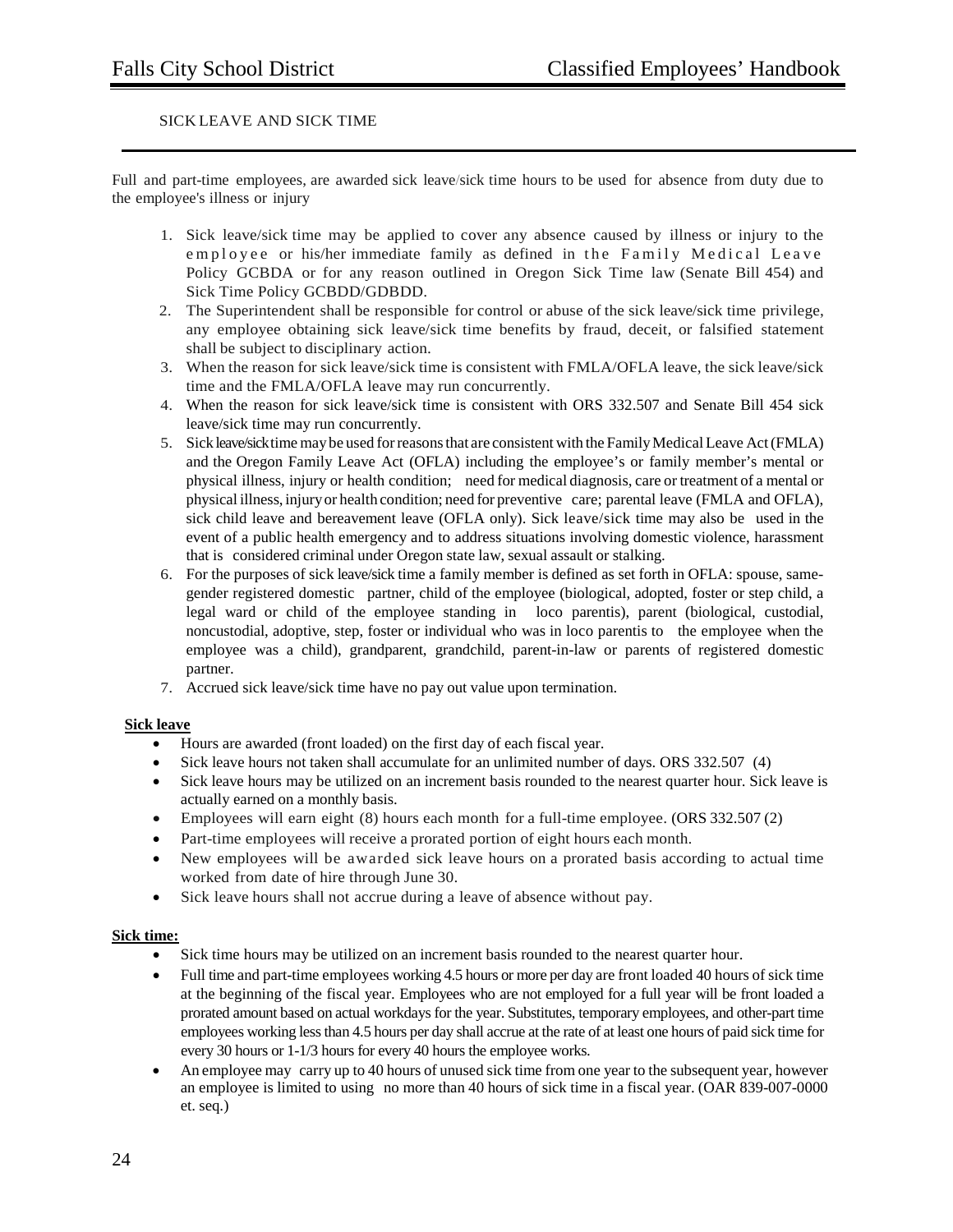- Sick time hours will be tracked separately from sick leave hours. Per SB 454, sick time is not transferable and is not used for the purpose of determining retirement benefits under the Public Employee Retirement System (PERS).
- Sick time shall follow Policy GCBDD/GDBDD

An employee who is absent from the job in excess of five (5) consecutive days or exhibits patterns of chronic or excessive absences may be required to furnish written verification of illness from a physician, naturopathic physician or practitioner that the illness or injury prevents the employee from working. (ORS 332.507 (3) Not withstanding said "written verification" patterns of chronic or excessive absenteeism may lead to disciplinary action up to and including termination.

An employee who leaves the employ of District, or who goes on unpaid leave and who has used more sick leave/sick time than he/she has earned will have the amount in excess of that earned deducted from his/her final paycheck. If the value of the unearned sick leave/sick time used exceeds the amount of the final paycheck, the employee or former employee shall be required to reimburse the District for the unearned benefit.

#### **Sick Leave Transfer**

An employee is eligible to transfer seventy-five (75) days (600 hours) sick leave accumulated in an Oregon K-12 school district. The transfer of sick leave from another Oregon school district to the District shall not be effective until the employee has completed thirty (30) working days with District. ORS 332.507 (4)

If an employee was employed by the Oregon Department of Education and accepts a position at the District they may transfer any accrued but unused sick leave to the District and may use the transferred sick leave in accordance with the Districts policy. ORS.326.113 (1).

For purposes of determining retirement benefits (PERS), a local governing body is required to permit a school employee to transfer an unlimited number of days of unused, accumulated sick leave from another Oregon district employer. (ORS 332.507 (5)

#### **Sick Leave Bank**

The purpose of the sick leave bank shall be to extend to members of the bank an additional sick leave beyond their accumulated days should an illness or injury cause an employee to exhaust his/her accumulated sick leave days.

Classified staff who wish to contribute a maximum of two (2) days of his/her sick leave to a common bank may do so. The option to donate to the bank for the following work year will be made available annually and included on the classified notice of assignment document. Yearly contributions shall be limited to the number of days needed to bring the bank to a maximum of two times the number of classified staff. Such contributions are irrevocable. Only classified staff who have contributed days to the bank may apply for days from the bank for that school year.

After a classified staff has exhausted their sick leave, and has certification from a doctor that an illness or injury is of a serious nature and prevents the teacher from performing assigned duties, and medical treatment cannot be delayed until the next vacation period or the following summer, they may apply for sick leave from the bank.

A committee of two (2) representatives from the administration and two (2) representatives from the Executive Council will review the request. The request will be in writing and address the reasons for requesting the sick leave. The committee will grant or deny by majority, the request and respond in writing. The maximum time a staff member can draw would be ten (10) days during any one (1) school year after one (1) year of employment with the district; twenty (20) days after two (2) years; thirty (30) days after three (3) years or more. In subsequent years that staff member may contribute two (2) days of their regular medical leave to again be eligible to draw from the bank. Benefits may be accessed intermittently, but are limited to a lifetime maximum aggregate of sixty (60) days.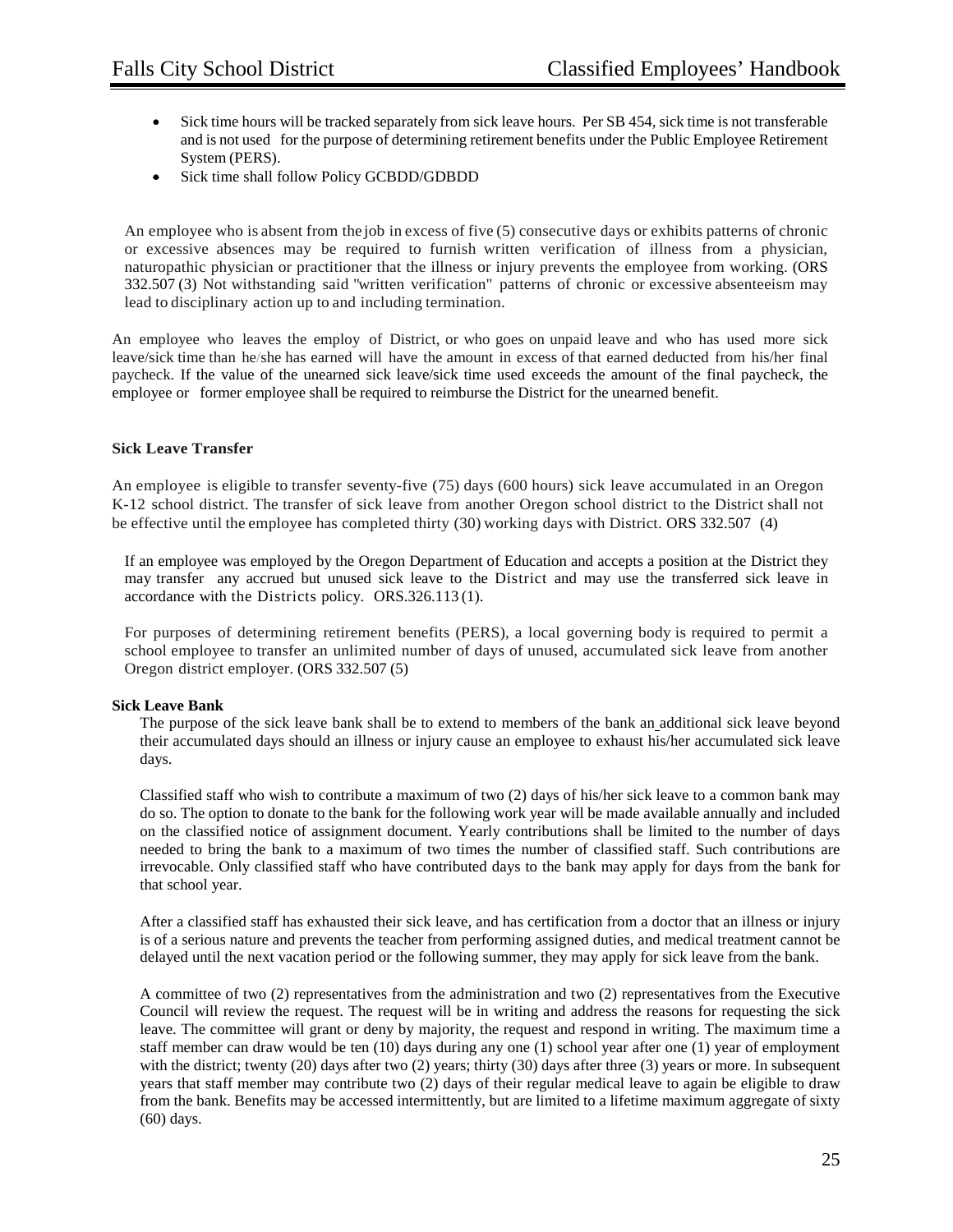At the discretion of the committee, illness of an immediate family member as defined in Policy GCBDA may qualify for time from the Sick Leave Bank.

The District shall maintain the records of the Sick Leave Bank. (Accumulated leave in the bank, and sick leave used by classified staff from the bank.)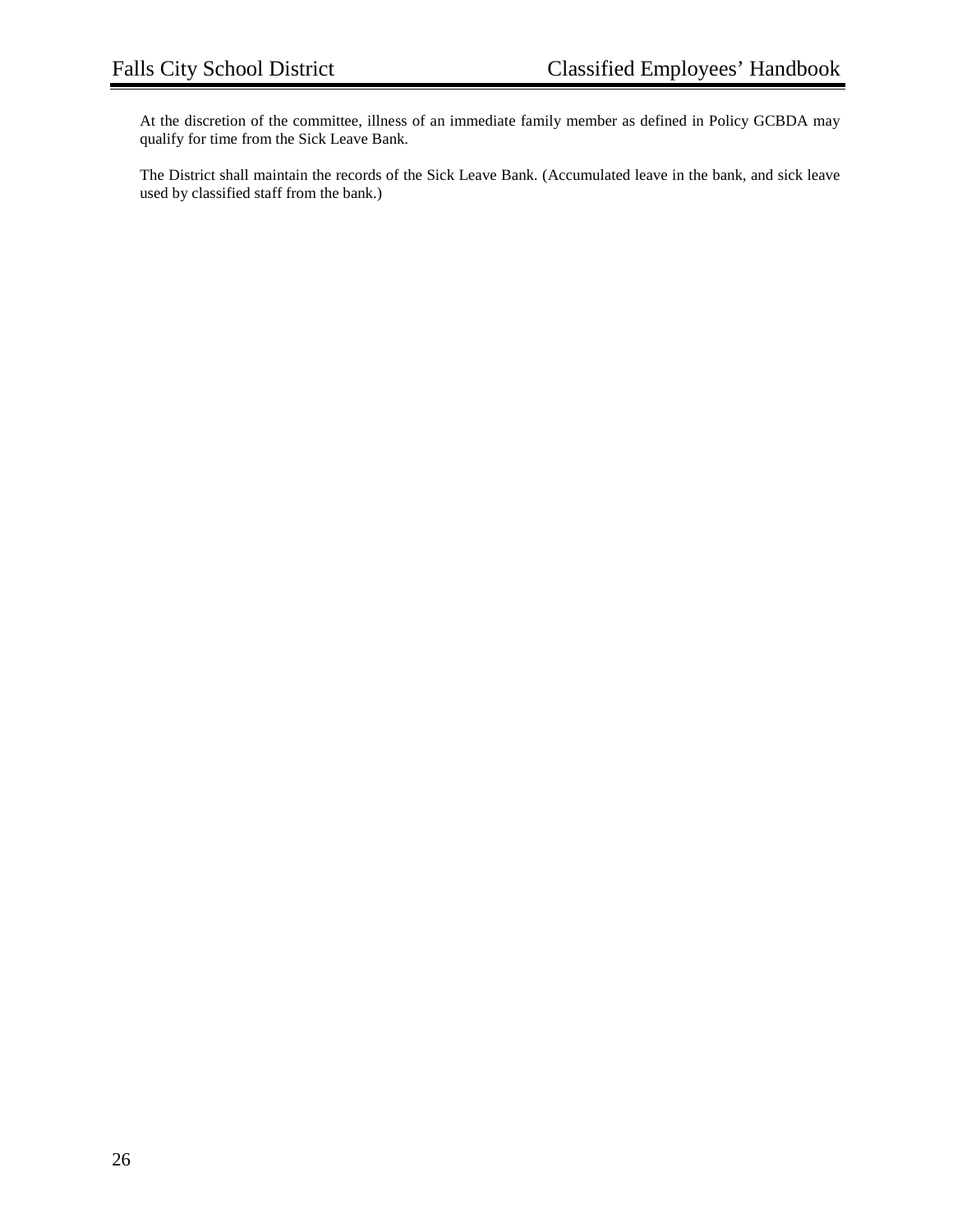## **PERSONAL/EMERGENCY LEAVE**

Full-time employees and part-time employees are awarded personal/emergency leave hours with pay to attend to emergency and/or personal matters.

Personal/emergency hours are awarded on July 1 of each fiscal year on the following basis:

- 1. Full-time employees are awarded 16 personal/emergency hours.
- 2. Part-time employees are awarded personal/emergency hours on a prorated basis according to actual hours scheduled for that fiscal year.
- 3. New employees are awarded personal/emergency hours on a prorated basis according to actual time worked through June 30.

Personal/emergency leave may be used because of an emergency situation or to attend to a personal matter:

- 1. Unused leave cannot accrue from year to year. Nor can such hours accrue during an unpaid leave of absence.
- 2. Leave shall be taken in minimum units of one quarter of one hour.
- 3. Leave shall not be used for vacation or recreational purposes to extend a vacation or holiday period unless the Superintendent grants permission.
- 4. Requests must be submitted through the portal ASAP and to the employee's immediate supervisor as soon as possible as to when the need becomes known.
- 5. Employees are required to give their immediate supervisor advance notice of personal leave days. For emergency leave employees are required to be in contact with their supervisor as soon as is practical.
- 6. Administration will grant the request unless there are extenuating circumstances that have an undue impact on services to constituents and/or fellow employees, e.g., coverage of reception area, major inservice session requiring support, inclement weather condition requiring maintenance support, etc. If the request is denied, the employee will have the right of appeal to the Superintendent, if applicable.

## **BEREAVEMENT LEAVE**

Full-time and part-time employees may be granted, upon request, up to five (5) days of paid bereavement leave per occurrence, including travel time, in the event of death of a member of the family as defined in **Policy GCBDA**. Bereavement leave will not exceed a total of 10 days in one year.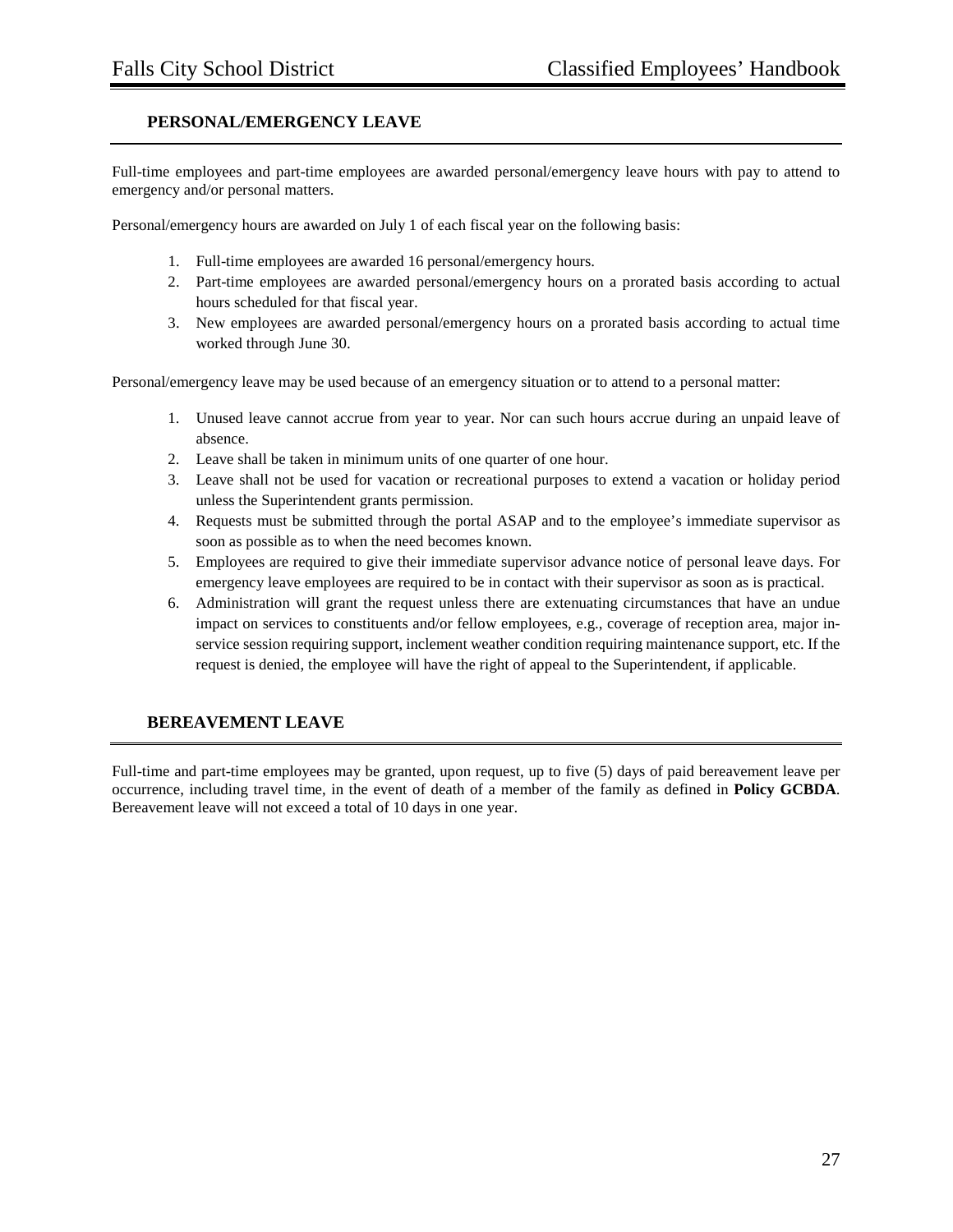## **JURY DUTY/LEGAL PROCEEDINGS**

Full-time and part-time employees called for jury duty or subpoenaed, as a witness in matters in which they are not personally involved shall be paid regular wages by District.

Time necessary for appearances shall be granted:

- 1. In any legal proceeding connected with the employee's employment,
- 2. With a school system when directed to appear by District,
- 3. To serve on a jury,
- 4. To appear before a court or other legal body as a disinterested witness in response to a subpoena, or
- 5. By the direction of other proper authority.

Compensation paid to the employee for such services shall be submitted to District, except for reimbursement for mileage and other expenses.

The usual and customary payroll procedure is for the employee to sign/endorse/submit checks received for jury duty to District's Payroll Clerk; therefore, the employee's wages remain intact and unchanged.

The provisions of this section do not apply when the employee is a complainant in any case against District.

## **FAMILY/MEDICAL LEAVES**

District will comply with all state and federal leave provisions, including the respective Family and Medical Leave Acts.

Employees who want to take leave ordinarily must provide District at least 30 days' notice of the need for leave, if the need for leave is foreseeable. If the employee's need is not foreseeable, the employee should give as much notice as is practicable.

In addition, employees who need leave because of a serious health condition of a spouse, son, daughter, parent, grandparent, or grandchild of the employee may be required to provide medical certification of the serious health condition. When leave is needed to care for an immediate family member or for the employee's own illness and is for planned medical treatment the employee must try to schedule treatment in order to prevent disruptions to District's operations. District also may require a second or third opinion (at District's expense), periodic re-certifications of the serious health condition, and, when the leave is a result of the employee's own serious health condition, a "Fitness for Duty Report" to return to work. District may deny leave to employees who do not provide proper advance leave notice or medical certification. (**Board Policy GCBDA)**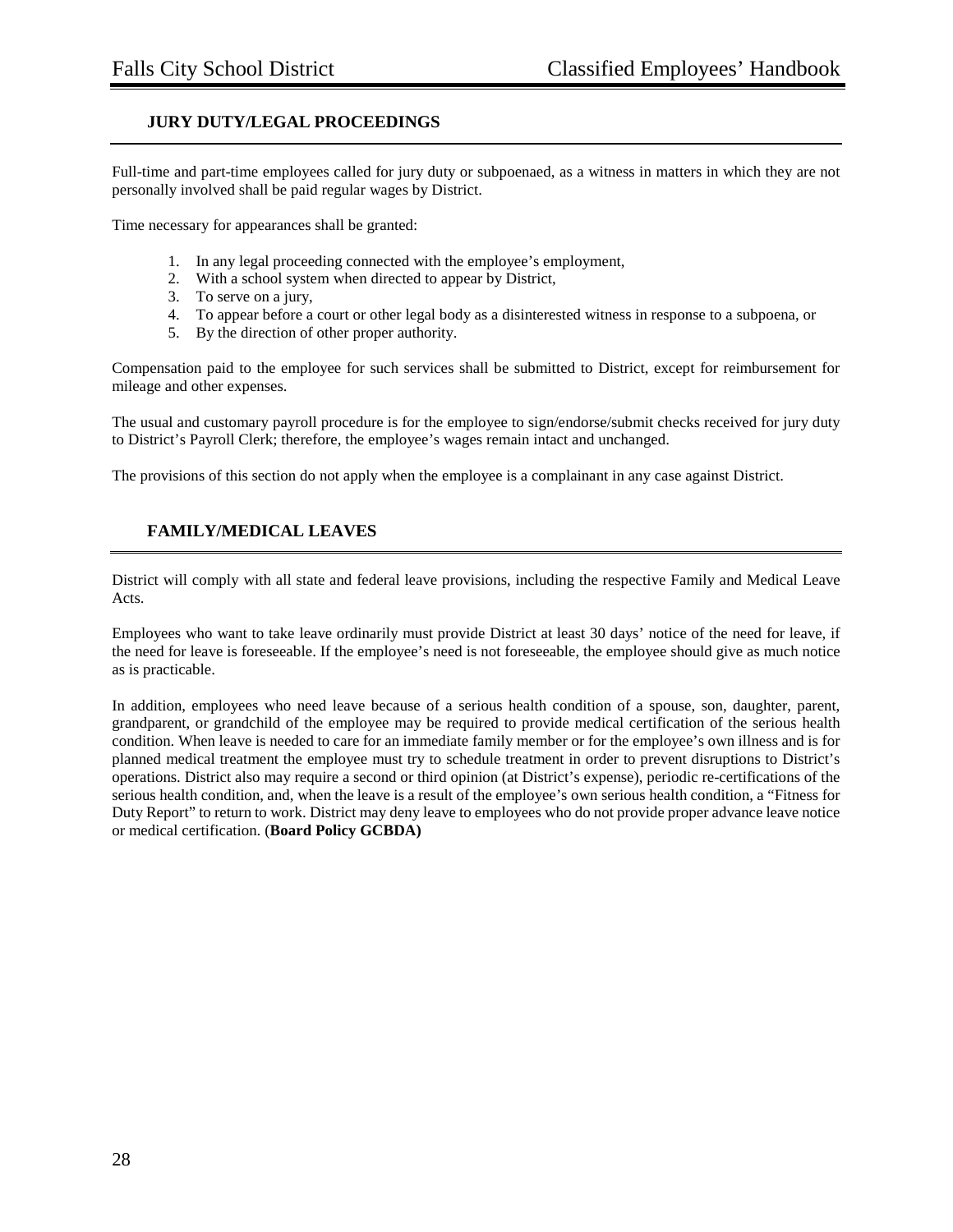## **PROFESSIONAL DEVELOPMENT LEAVE**

At the request of the employee, Professional Development Leave with pay may be allowed one time per year for attendance at one workshop and/or conference for the purpose of furthering the employee's professional development, provided that:

- 1. The workshop/conference is relevant to the employee's current professional responsibilities as defined in the job description and/or professional goals and is approved by the immediate supervisor and director.
- 2. The activity appears to have sufficient potential value to District services to warrant such leave.
- 3. Written request is given to the appropriate supervisor at least five (5) working days prior to such leave and said request is approved. If leave is out of state and thus requires Board approval, the request must be submitted 10 days before the next regular Board meeting. If out of state leave is approved, the attending employee(s) is required to make a written or oral report to the Board of Directors at the next regularly scheduled board meeting or at a time convenient by the employee and Board, and
- 4. In District's judgment, agency operations would not be hampered by the absence.

If granted permission to attend work related conferences and/or workshops, reimbursement of approved expenses may include, but not be limited to, mileage, meals, lodging, and registration fees.

District recognizes the importance for classified personnel to keep abreast of new developments in their career field and to continue to develop increased job skills. The employee's immediate supervisor may require that the employee attend specific workshops/in-services. Such opportunities are viewed as desirable enhancements to the probability of continued, effective job performance. Employees will be reimbursed for approved expenses when training and/or attendance at workshops is required.

## **EDUCATIONAL LEAVE**

Employees with at least four (4) years of continuous service may apply for an unpaid leave of absence for up to one (1) year for the purpose of approved study or travel.

Requests for such leave shall be made in writing through the immediate supervisor to the Superintendent who will recommend approval or disapproval to the Board. The Superintendent will notify the applicant of the approval or denial of the request for educational leave of absence and the basis for the decision.

Upon completing educational leave, employees shall return to their original positions, or if such position is not available, to another position for which the employee is qualified.

An employee on such leave shall maintain, but not add to, seniority and sick leave. Subject to the approval of the insurance carrier(s), an employee on unpaid leave shall have the option of remaining an active participant in the insurance programs by directly paying the premium(s) in advance on a monthly basis.

Failure to return at the specified time, or otherwise comply with the terms, under which the leave was granted, will result in automatic termination.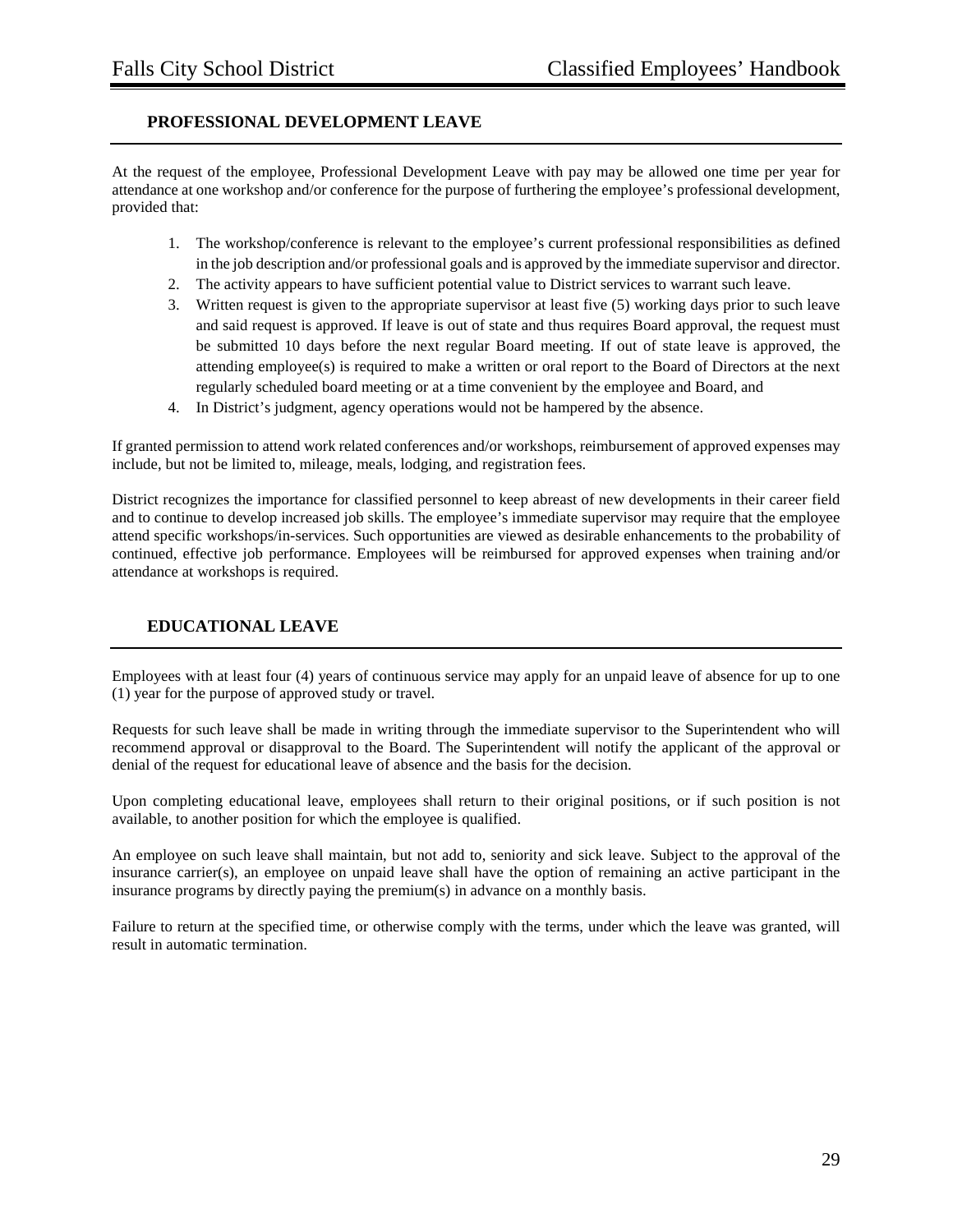## **MILITARY LEAVE**

Regular employees requesting leave for the purpose of military training, service, or examination, shall be granted unpaid leave as specified in the Veteran's Reemployment Rights Law. Employees requesting leave because of training, temporary active or active duty must confer with the Human Resources to ensure appropriate application of Federal statutes.

#### **OTHER LEAVE**

#### **Short – Term**

Prior to requesting the unpaid leave a staff member must use all of their personal leave time. An employee shall have the right to request up to three (3) days of leave for personal reasons without pay per fiscal year. Such time shall be in addition to any other paid time off which shall have been utilized prior to the request.

Requests must be submitted to the appropriate supervisor at least twenty-four (24) hours prior to utilization of leave, if possible. Leave requires supervisor authorized prior to utilization.

This leave is non-accumulative and must be utilized in full-day increments.

#### **Extended**

The Superintendent, or designee may grant a leave of absence without pay up to one (1) year to full-time and parttime employees who would not qualify for leave under any other provision. Such leaves shall not be granted for the purposes of other employment.

Requests must be cleared in advance by the Superintendent. Requests must include the date on which the leave will commence and terminate. Requests shall be written and, where possible, be submitted not later than ninety (90) days prior to the date the leave is to become effective. Each request will be considered on an individual basis on its own merits.

During any unpaid leave, the employee shall maintain, but not add to, seniority and sick leave. Subject to the approval of the insurance carrier(s), an employee on unpaid leave shall have the option of remaining an active participant in the insurance programs by directly paying the premium(s) in advance on a monthly basis. If the employee has worked more than half of his/her scheduled work hours during the month in which leave is taken, the employee will not be required to contribute towards premium costs beyond what is usual and customary to the employee's plan for that month. If the employee works less than half the scheduled workdays during a month for which leave is taken, all absent hours become the employee's responsibility for insurance premium costs.

An employee on leave of absence for any reason, whether granted by District under the above provision or by some other legally required leave of absence, will be reassigned to his/her previous position, if available, or the first comparable available position within the same job classification. Failure to return at the specified time, or otherwise comply with the terms, under which the leave was granted, will result in automatic termination.

If an employee has a health or disability leave, District may request a physical examination of the employee by a medical doctor at District's expense to determine qualification. If the employee is still qualified after the requested examination, the employee will be reassigned to his/her previous position, if available. If the original position is not available, the first comparable available position within the same job classification or a classification for which he/she is qualified will be offered.